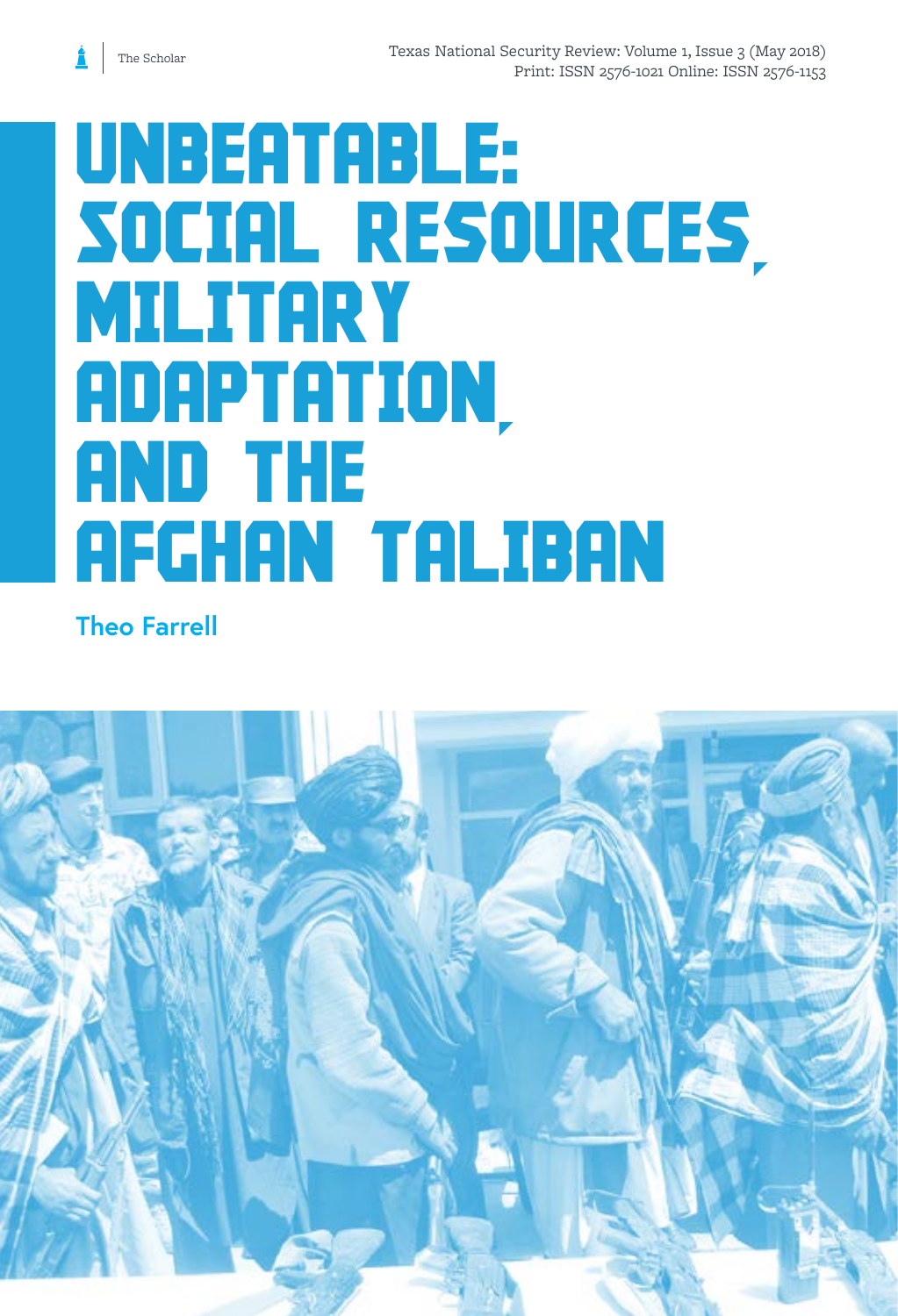Following the 9/11 attacks, the Afghan Taliban were obliterated in a lightning war prosecuted by the United States. Their Islamic Emirate of Afghanistan ceased to exist as a physical entity, and the Taliban leader, Mullah Mohammed Omar, fled to Pakistan. Within five years, however, the Taliban had regrouped and returned in large numbers to southern and eastern Afghanistan. By 2016, they had overrun at least a third of the country. How did the Taliban come back so successfully from utter defeat? This article draws on the literatures on civil wars and on military adaptation to identify and unpack two sets of factors that explain the relative success of insurgencies: the availability of social resources and the elements that drive and enable military adaptation. Using a large number of original interviews with Taliban leaders, cadre, and field commanders, I demonstrate how these factors combined to make the Taliban essentially unbeatable.

Insurgencies are famously difficult to defeat, yet the Afghan Taliban have proven especially so. Accounts of Taliban resilience have focused on both the deficiencies of Western efforts and the Afghan state and on nsurgencies are famously difficult to defeat, yet the Afghan Taliban have proven especially so. Accounts of Taliban resilience have focused on both the deficiencies Pakistani support for the Taliban. These accounts fail, however, to reveal the full picture of how the Taliban have been able to survive. Drawing on original field research, this article explores how the Taliban's success has been shaped by factors internal to the insurgency, namely, the social resources that sustain it and the group's ability to adapt militarily.

The fall of the Taliban regime in Afghanistan was swift and brutal. Shortly after the 9/11 terrorist attacks, the United States went to war against al-Qaeda and its Taliban hosts in Afghanistan. Taliban forces were obliterated in a lightning war prosecuted by American special operations forces and their Afghan allies, supported by an armada of warplanes. U.S. air forces did most of the killing.

The U.S. Air Force and Navy dropped 18,000 bombs in the air campaign, 10,000 of which were precision munitions. The exact number of Taliban fighters killed is unknown, but according to one estimate the death toll was 8,000 to 12,000.<sup>1</sup> By early 2002, the Taliban emirate had ceased to exist as a physical entity, and its leader, Mullah Mohammed Omar, had fled to Pakistan.

Within five years, however, the Taliban had regrouped and returned in large numbers to southern and eastern Afghanistan. In the decade that followed, the new Afghan state and its Western backers were unable to stop a Taliban insurgency from steadily gaining more ground across the country. In 2016, the Taliban seized Kunduz city in northern Afghanistan for a second time, having done so the year before as well.<sup>2</sup> The Taliban had also come close to capturing the provincial capitals of Helmand and Uruzgan in the south and Farah in the west. In May 2016, U.S. Forces-Afghanistan command reported that only 65 percent of the

<sup>1</sup> Michael E. O'Hanlon, "A Flawed Masterpiece," *Foreign Affairs* 81 (May/June 2002): 48, 55, https://www.foreignaffairs.com/articles/ afghanistan/2002-05-01/flawed-masterpiece.

<sup>2</sup> Mujib Mashal and Najim Rahim, "Afghan Forces Push Taliban Out of Kunduz Center, Officials Say," *New York Times*, Oct. 4, 2016, https://www.nytimes.com/2016/10/05/world/asia/afghanistan-taliban-kunduz.html.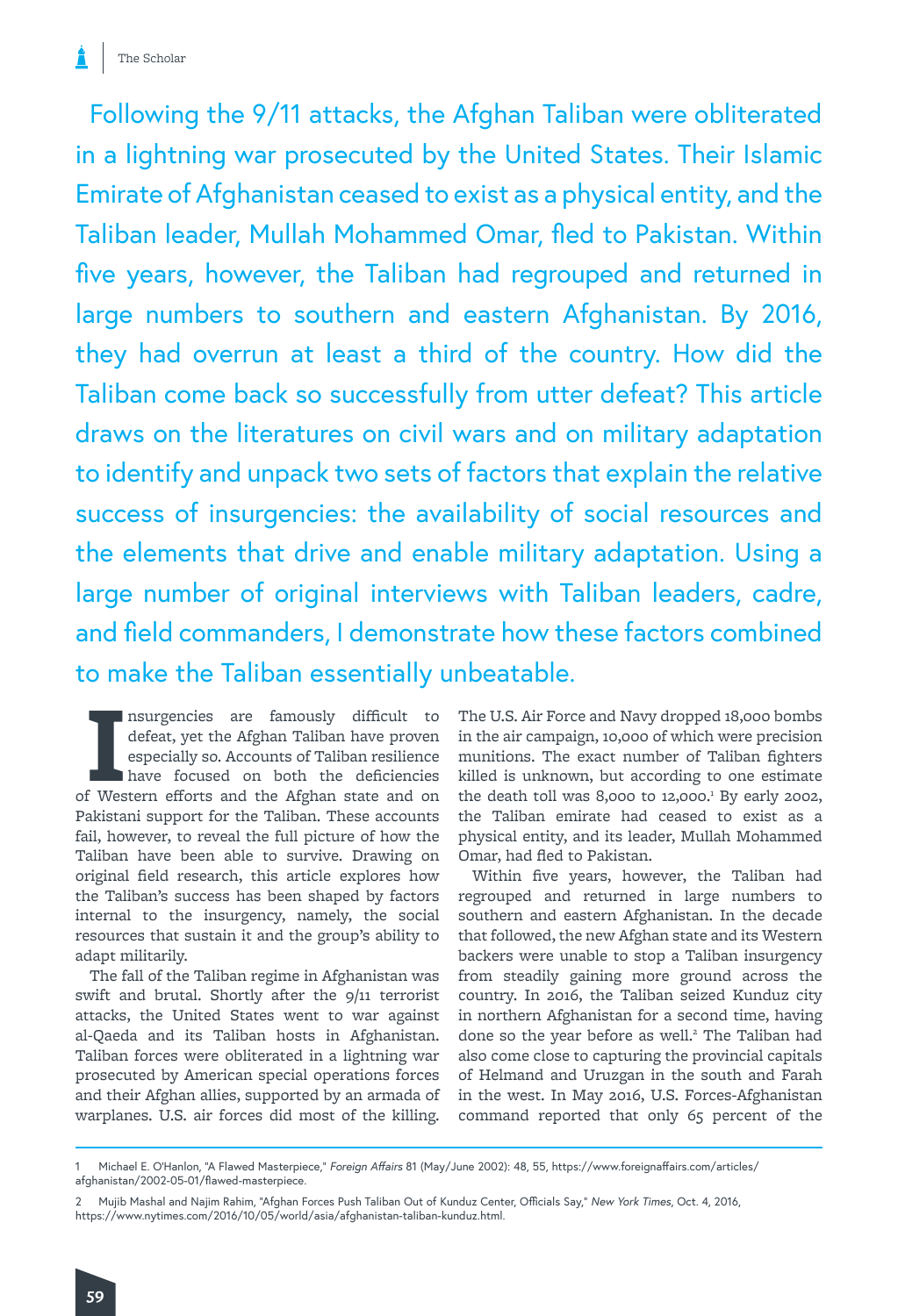country's 407 districts were under government control.3 This highlights the question of how the Taliban were able to come back so successfully from utter defeat.

Between 2001 and 2016, the United States spent around \$800 billion on war in Afghanistan. The international community spent an additional £240 billion building up Afghan security forces. In 2010, at the height of the international military effort in Afghanistan, just over 100,000 U.S. troops and around 40,000 troops from 50 other nations were deployed there. Despite all this military might and international largesse, the Taliban were not defeated. How can this be explained? To date, studies on the war have mostly focused on deficiencies in the international military effort and problems with the Afghan state. Lack of success in defeating the Taliban has been blamed on the failings of Western leadership and strategy, on the hubris and incoherence of the international effort, and on flaws in counterinsurgency tactics and operations.4 Equally important has been the scale of corruption in Afghanistan, fueled by the massive influx of international aid, which has undermined both the legitimacy and the effectiveness of the Afghan government and security forces.<sup>5</sup>

In explaining the persistence and success of the Afghan Taliban, many commentators have highlighted the support the group received from Pakistan. The long, porous border between Afghanistan and Pakistan (across which men, material, and money move with relative ease), the use of refugee camps in Pakistan as secure rear

bases, and significant military assistance from the Pakistani Army have unquestionably been important to sustaining the insurgency in Afghanistan.6 The Inter-Services Intelligence (ISI) agency of the Pakistani Army has been central in this. The ISI has largely succeeded in hiding its involvement in the Afghan conflict, working through undercover agents, civilian sympathizers, contractors, and retired officers. Taliban interviewees are also cautious about commenting on Pakistan's role in their struggle. Thus, outside the world of secret intelligence, it is possible to get only glimpses of the ISI's assistance to the Taliban. While the group receives significant financial support from Gulf Cooperation Council states (and from various sources within GCC states), and some military assistance from Iran and possibly Russia, Pakistan has been the Taliban's most important source of funds, training, and military supplies.<sup>7</sup> According to the journalist Steve Coll, by 2008 it had become apparent to the U.S. military that the Pakistan Army was supporting the whole deployment cycle of Taliban forces, from their training in Pakistan to their deployment in Afghanistan to their return to Pakistan for rest and recuperation. Coll even notes that "Pakistan Army and Frontier Corps troops along the Pakistan border were firing on American border posts to provide covering fire for the Taliban to infiltrate into Afghanistan and return."8

Less studied, however, is how the Taliban have been the makers of their own success. To be sure, the literature on the Taliban is sizable and includes important books on the group's origins, politics,

5 Chris Kolenda, "Endgame: Why American Interventions Become Quagmires," PhD thesis, King's College London, 2017; Sarah Chayes, *Thieves of State: Why Corruption Threatens Global Security* (New York: W.W. Norton, 2016); Antonio Giustozzi, *The Army of Afghanistan: A Political History of a Fragile Institution* (London: Hurst, 2015); Astri Suhrke, *When More Is Less: The International Project in Afghanistan* (London: Hurst, 2011); Peter Marsden, *Afghanistan: Aid, Armies and Empires* (London: I.B. Tauris, 2009).

6 Peter Bergen with Katherine Tiedemann, eds., *Talibanistan: Negotiating the Borders Between Terror, Politics, and Religion* (Oxford: Oxford University Press, 2013); Vahid Brown and Don Rassler, *Fountainhead of Jihad: The Haqqani Nexus, 1973–2012* (London: Hurst, 2013); Carlotta Gall, *The Wrong Enemy: America in Afghanistan, 2001–2014* (Boston: Houghton Mifflin Harcourt, 2014).

8 Coll, *Directorate S*, 329-340.

<sup>3</sup> Special Inspector General for Afghanistan Reconstruction, Quarterly Report to the United States Congress, July 30, 2016, 86, https://www. sigar.mil/pdf/quarterlyreports/2016-07-30qr.pdf.

<sup>4</sup> Theo Farrell, *Unwinnable: Britain's War in Afghanistan, 2001–2014* (London: The Bodley Head, 2017); Jack Fairweather, *The Good War: The Battle for Afghanistan, 2006–14* (London: Jonathan Cape, 2014); Daniel P. Bolger, *Why We Lost: A General's Inside Account of the Iraq and Afghanistan Wars* (Boston: Houghton Mifflin Harcourt, 2014); David H. Ucko and Robert Egnell, *Counterinsurgency in Crisis: Britain and the Challenges of Modern Warfare* (New York: Columbia University Press, 2013); Rajiv Chandrasekaran, *Little America: The War Within the War for Afghanistan* (London: Bloomsbury, 2012); Sten Rynning, *NATO in Afghanistan: The Liberal Disconnect* (Stanford: Stanford University Press, 2012); David P. Auerswald and Stephen M. Saideman, *NATO in Afghanistan: Fighting Together, Fighting Alone* (Princeton: Princeton University Press, 2014); Sherard Cowper-Coles, *Cables from Kabul: The Inside Story of the West's Afghanistan Campaign* (London: Harper Press, 2011); Frank Ledwidge, *Losing Small Wars: British Military Failure in Iraq and Afghanistan* (New Haven, CT: Yale University Press, 2011); Tim Bird and Alex Marshall, *Afghanistan: How the West Lost Its Way* (New Haven, CT: Yale University Press, 2011); M.J. Williams, *The Good War: NATO and the Liberal Conscience in Afghanistan* (Basingstoke, UK: Palgrave Macmillan, 2011); Seth G. Jones, *In the Graveyard of Empires: America's War in Afghanistan* (New York: W.W. Norton, 2009).

<sup>7</sup> Carlotta Gall, "Saudis Bankroll Taliban, Even as King Officially Supports Afghan Government," *New York Times*, Dec. 6, 2016, https://www. nytimes.com/2016/12/06/world/asia/saudi-arabia-afghanistan.html; Ahmad Majidyar, "Afghan Intelligence Chief Warns Iran and Russia Against Aiding Taliban," *The Middle East Institute*, Feb. 5, 2018, http://www.mei.edu/content/io/afghan-intelligence-chief-warns-iran-and-russia-againstaiding-taliban; Justin Rowlatt, "Russia 'Arming the Afghan Taliban', Says US," *BBC News*, Mar. 23, 2018, http://www.bbc.com/news/worldasia-43500299. The extent of Pakistan support to the Taliban is documented in Steve Coll, *Directorate S: The C.I.A. and America's Secret Wars in Afghanistan and Pakistan, 2001–2016* (New York: Random House, 2018); and Gall, *The Wrong Enemy*.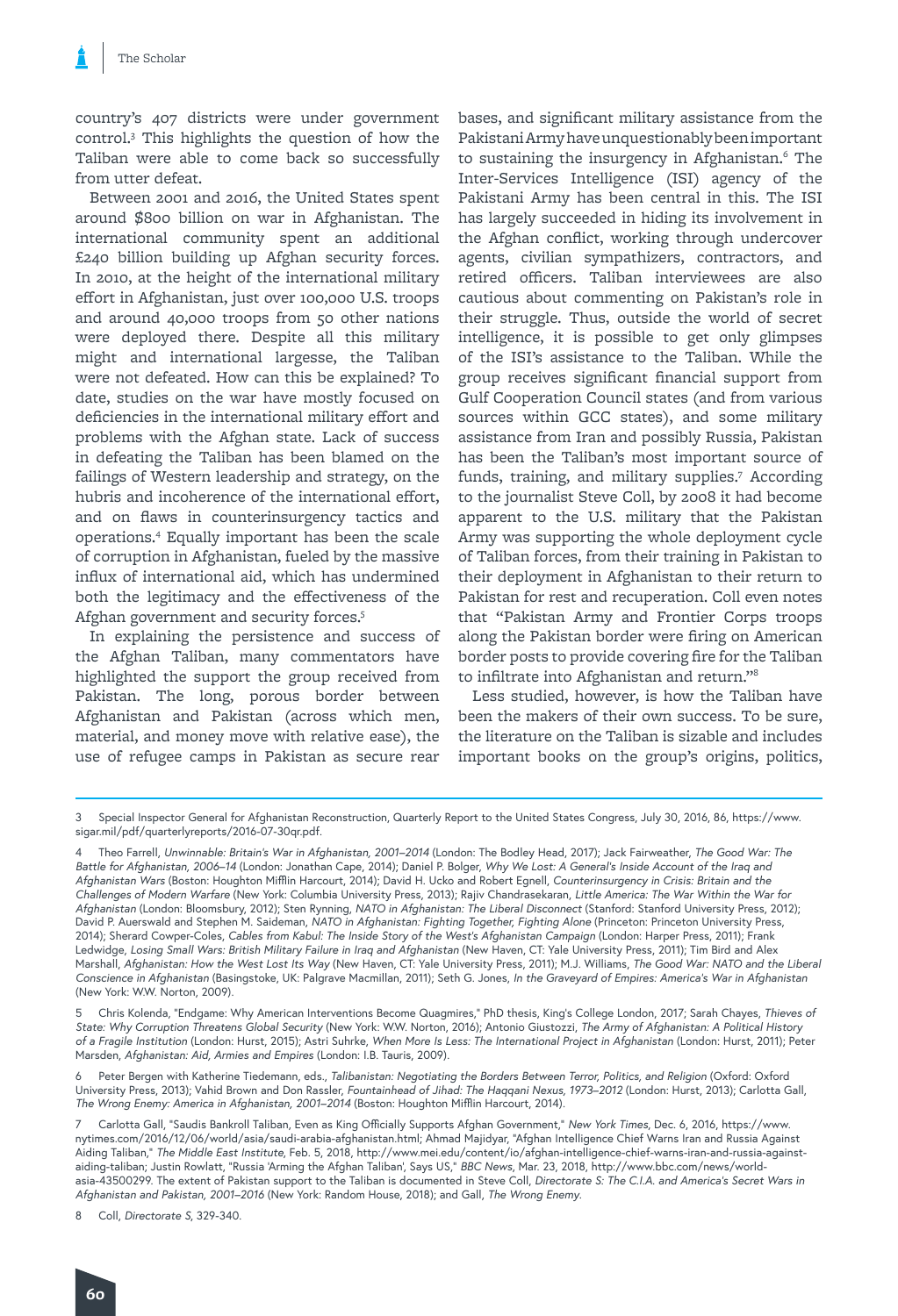culture, and war making before 2002.<sup>9</sup> Antonio Giustozzi has produced a number of studies on the organization, governance, and fighting tactics of the post-2002 Taliban insurgency.<sup>10</sup> Still missing, though, is a comprehensive explanation for the Afghan Taliban's remarkable resilience. How is it that the Taliban managed to survive an onslaught by the most powerful military alliance in the world?

In this article, I draw on two bodies of theory from the field of security studies, one on the roots of insurgency and the other on military adaptation. The former identifies the critical nature of social resources that give resilience to insurgencies in particular, the strength of horizontal networks within the insurgency and vertical links into host communities. The latter identifies those factors that make it more likely for militaries to adapt to evolving challenges in war. When applied to the Afghan Taliban, what's revealed is an insurgency that has a deep well of social resources and that has, over time, improved its ability to innovate and adapt. Taken together, these factors point to an insurgency that is highly resilient and one that is unbeatable by military means alone. This finding has vital implications for the Trump administration's strategy, which revolves around intensifying the military effort against the Taliban.

In addition to presenting new insights informed by theory-driven inquiry, this article draws on a large number of original interviews with Afghan Taliban leaders, officials, and field commanders. Careful protocols were followed to ensure the fidelity of the interview data.<sup>11</sup> Of course, the reliability of what Taliban members say is inevitably open to question. On some matters, Taliban interviewees were inclined to exaggerate (e.g., the level of public support the group enjoys) or to be less than forthcoming (e.g., the role that Pakistani intelligence plays in providing support for the group). To minimize the risk of corrupt data undermining the analysis, the main findings are developed from multiple interviews and, where appropriate, are related to published scholarship on the Taliban.

This article proceeds with a review of the literature on the social roots of insurgency, applying those insights to the Afghan Taliban, as well as a review of the literature on adaptation in war, likewise applying insights to the Taliban case. It concludes with a look at the implications of these findings for the new U.S. strategy for Afghanistan.

#### **Social Sources and Insurgency**

Even in situations that are ripe for rebellion, organizing an insurgency is far from easy. As political scientist Jeremy Weinstein notes, insurgent leaders face multiple challenges, chief among them maintaining control, especially as the insurgency grows, and extracting resources (e.g., funds, supplies, and recruits) without alienating local populations.<sup>12</sup> Some insurgent groups rely on terror to impose discipline within their ranks and to keep local populations subdued. The Islamic State in Iraq and Syria is a prominent practitioner of this tactic.13 Even more savage was the Revolutionary United Front, whose atrocities in Sierra Leone in the 1990s included abducting children and turning them into sadistic killers, and hacking off the limbs of countless thousands of civilians.14 One problem with wielding terror as a tactic is that it "can stifle opposition but cannot engender loyalty and support from the civilian population." For insurgent groups seeking to hold territory, this creates the ever-present risk of civilian defection to the opposing side.15 For many insurgencies, consent is as important as coercion in maintaining both internal control and external local support. Weinstein points to the importance of "social

- 13 Jessica Stern and J.M. Berger, *ISIS: The State of Terror* (London: William Collins, 2015).
- 14 Kieran Mitton, *Rebels in a Rotten State: Understanding Atrocity in the Sierra Leone Civil War* (London: Hurst, 2015).
- 15 Zachariah Cherian Mampilly, *Rebel Rulers: Insurgent Governance and Civilian Life During War* (Ithaca, NY: Cornell University Press, 2011), 52-55.

<sup>9</sup> Ahmed Rashid, *Taliban: The Story of the Afghan Warlords* (London: Pan Macmillan, 2001); Gilles Dorronsoro, *Revolution Unending: Afghanistan, 1979 to the Present* (New York: Columbia University Press, 2005); Kamal Matinuddin, *The Taliban Phenomenon: Afghanistan, 1994–1997* (Oxford: Oxford University Press, 1999); Alex Strick van Linschoten and Felix Kuehn, *An Enemy We Created: The Myth of the Taliban/Al Qaeda Merger in Afghanistan, 1970–2010* (London: Hurst, 2012); Rob Johnson, *The Afghan Way of War: Culture and Pragmatism: A Critical History* (London: Hurst, 2011).

<sup>10</sup> Antonio Giustozzi, *Koran, Kalashnikov and Laptop: The Neo-Taliban Insurgency in Afghanistan* (London: Hurst, 2007); Antonio Giustozzi, ed., *Decoding the New Taliban: Insights from the Afghan Field* (London: Hurst, 2009).

<sup>11</sup> In total, 282 interviews with Taliban and 138 interviews with non-Taliban Afghan locals were conducted by Afghan researchers over two periods, from 2011–12 and 2014–15. Those interviewed were not paid for their interviews. Interviews were recorded in field notes and transcribed into English. The research project was led by myself, and the field research was supervised by Dr. Antonio Giustozzi. In conformity with the project protocols, I do not reveal the precise location and date of the interviews in order to protect the anonymity of the interviewees. The findings from the 2011–12 pilot project were published as Theo Farrell and Antonio Giustozzi, "The Taliban at War: Inside the Helmand Insurgency, 2004–2011," *International Affairs* 89 (2013): 845-71. The overall findings of the main project will be published as Antonio Giustozzi, *The Taliban at War* (London: Hurst, forthcoming).

<sup>12</sup> Jeremy M. Weinstein, *Inside Rebellion: The Politics of Insurgent Violence* (Cambridge: Cambridge University Press, 2007), 43-44.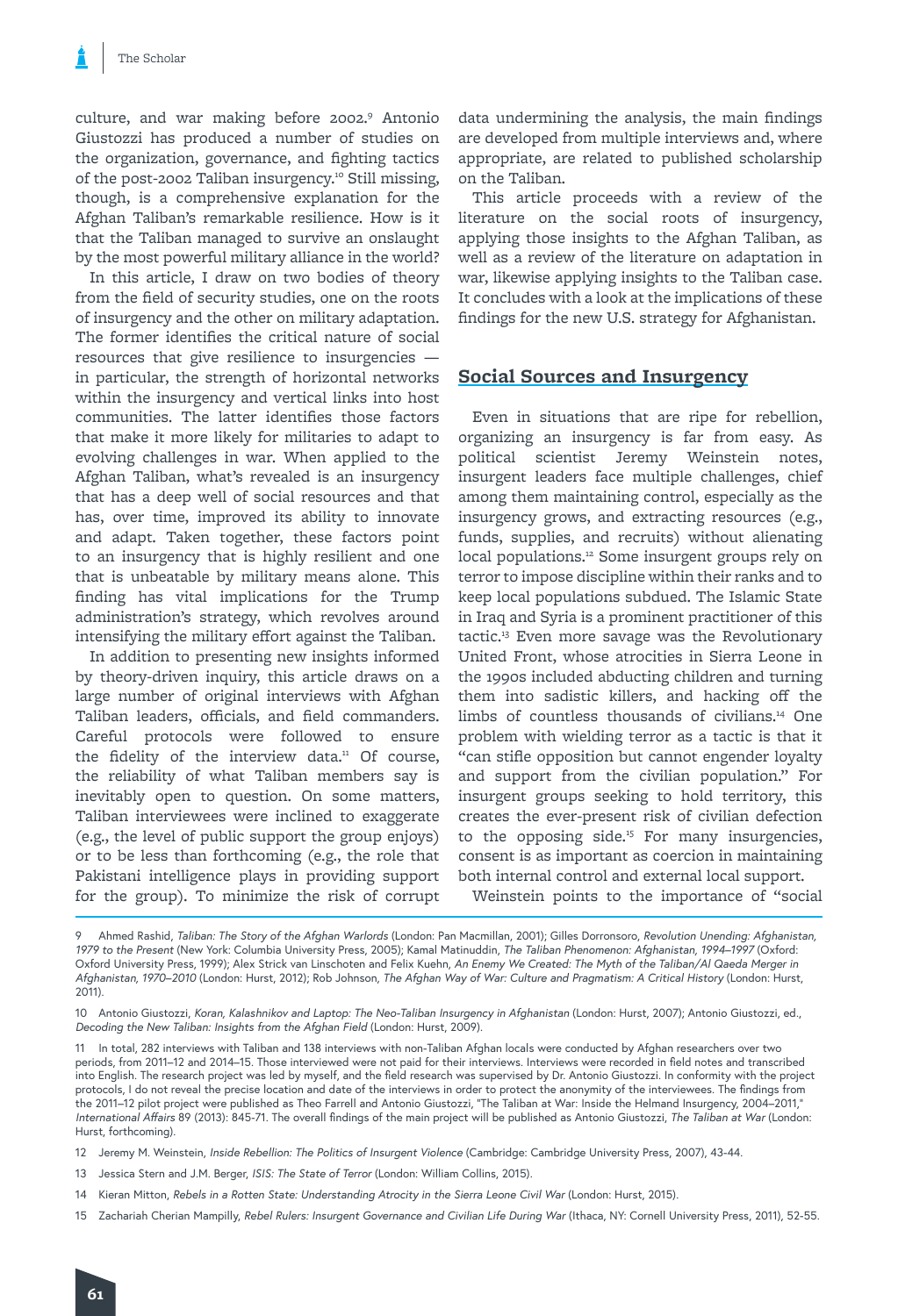endowments" in mobilizing people to join or support an insurgent movement. Social endowments include preexisting networks, common identities, shared beliefs, and norms of reciprocity, all of which facilitate cooperation and collective action, especially in situations with short-term costs and only the promise of long-term gains.<sup>16</sup> In his major

## [I]nsurgencies will often take on the symbolic trappings of statehood, and "perform" like a state.

study on the cohesion of insurgent organizations, Paul Staniland also highlights the role of prewar social networks, noting that insurgent leaders often "'socially appropriate' existing structures of collective action for new functions." Staniland distinguishes between two types of structures: horizontal networks and vertical ties.<sup>17</sup> Horizontal networks link people who may be dispersed geographically through common ideological beliefs or professional identities. Political parties are a prime example. Insurgent movements often originate from or incorporate political parties. One example is the peasant insurgency in Nepal from 1996 to 2006, which sprang from the Maoist wing of the Communist Party of Nepal.<sup>18</sup> Vertical ties, on the other hand, are preexisting linkages between insurgent groups and local people, often based on common ethnic, tribal, or familial networks. These make it possible for insurgent groups to bind local communities to their cause and to extract resources from and exert control over them. Thus, "bonds of family and kinship" were crucial to the success of the Naxalites in mobilizing peasant support for their Maoist insurgency in eastern India.<sup>19</sup> Staniland

argues that variance in the cohesion and resilience of insurgencies may be explained by the degree to which they are founded on, and are able to exploit, both horizontal networks and vertical ties.

Over time, many insurgencies develop governance processes and structures to provide services for civilians in the territory they control.

> This requires insurgent groups to divert resources that could otherwise be devoted to their armed struggle. It may also require insurgent groups to take civilian preferences into account, even when they differ from the interests and preferences of the insurgency.<sup>20</sup> In the case of secessionist insurgencies, the impulse to govern is obvious since the struggle is focused on achieving independent statehood. In

other cases (especially with Maoist insurgencies), insurgent groups are ideologically predisposed to govern the areas and populations over which they have control.<sup>21</sup> For most insurgent governments, establishing the means to police the population and regulate disputes is the first order of business. The provision of other public services, such as education and health care, is usually a secondary concern.22 Nonetheless, providing some governance is important in the long term for insurgencies to sustain public support. This can, in turn, lead to the moderation of ideologically driven insurgent governments, if only for pragmatic reasons.<sup>23</sup> Regardless of the extent and effectiveness of their governance, insurgencies will often take on the symbolic trappings of statehood, and "perform" like a state. As Zachariah Mampilly notes, "[b]y mimicking the behavior of the modern state, rebels seek to discursively construct a political authority imbued with a comparable legitimacy enjoyed by national governments."<sup>24</sup> Such behavior can be important in sustaining the political claims of an insurgency group.

When it comes to the Taliban, this discussion

16 Weinstein, *Inside Rebellion*, 48-49.

18 Madhav Joshi and T. David Mason, "Between Democracy and Revolution: Peasant Support for Insurgency Versus Democracy in Nepal," *Journal of Peace Research* 45 (2008): 765-82, http://www.jstor.org/stable/27640768.

20 Nelson Kasfir, "Rebel Governance — Constructing a Field of Inquiry: Definitions, Scope, Patterns, Order, Causes," in *Rebel Governance in Civil War*, ed. Ana Arjona, Nelson Kasfir, and Zachariah Mampilly (Cambridge: Cambridge University Press, 2017), 22-23.

21 Bert Suykens, "Comparing Rebel Rule Through Revolution and Naturalization: Ideologies of Governance in Naxalite and Naga India," in *Rebel Governance in Civil War*, ed. Arjona et al., 138-57.

22 Mampilly, *Rebel Rulers*, 63-64.

23 Till Forster, "Dialogue Direct: Rebel Governance and Civil Order in Northern Cote d'Ivoire," in *Rebel Governance in Civil War*, ed. Arjona et al., 203-25; and Suykens, "Comparing Rebel Rule Through Revolution and Naturalization."

24 Zachariah Mampilly, "Performing the Nation-State: Rebel Governance and Symbolic Processes," in *Rebel Governance in Civil War*, ed. Arjona et al., 77-78.

<sup>17</sup> Paul Staniland, *Networks of Rebellion: Explaining Insurgent Cohesion and Collapse* (Ithaca, NY: Cornell University Press, 2014).

<sup>19</sup> Alpa Shah, "The Intimacy of Insurgency: Beyond Coercion, Greed or Grievance in Maoist India," *Economy and Society* 42 (2013): 480-506. https://doi.org/10.1080/03085147.2013.783662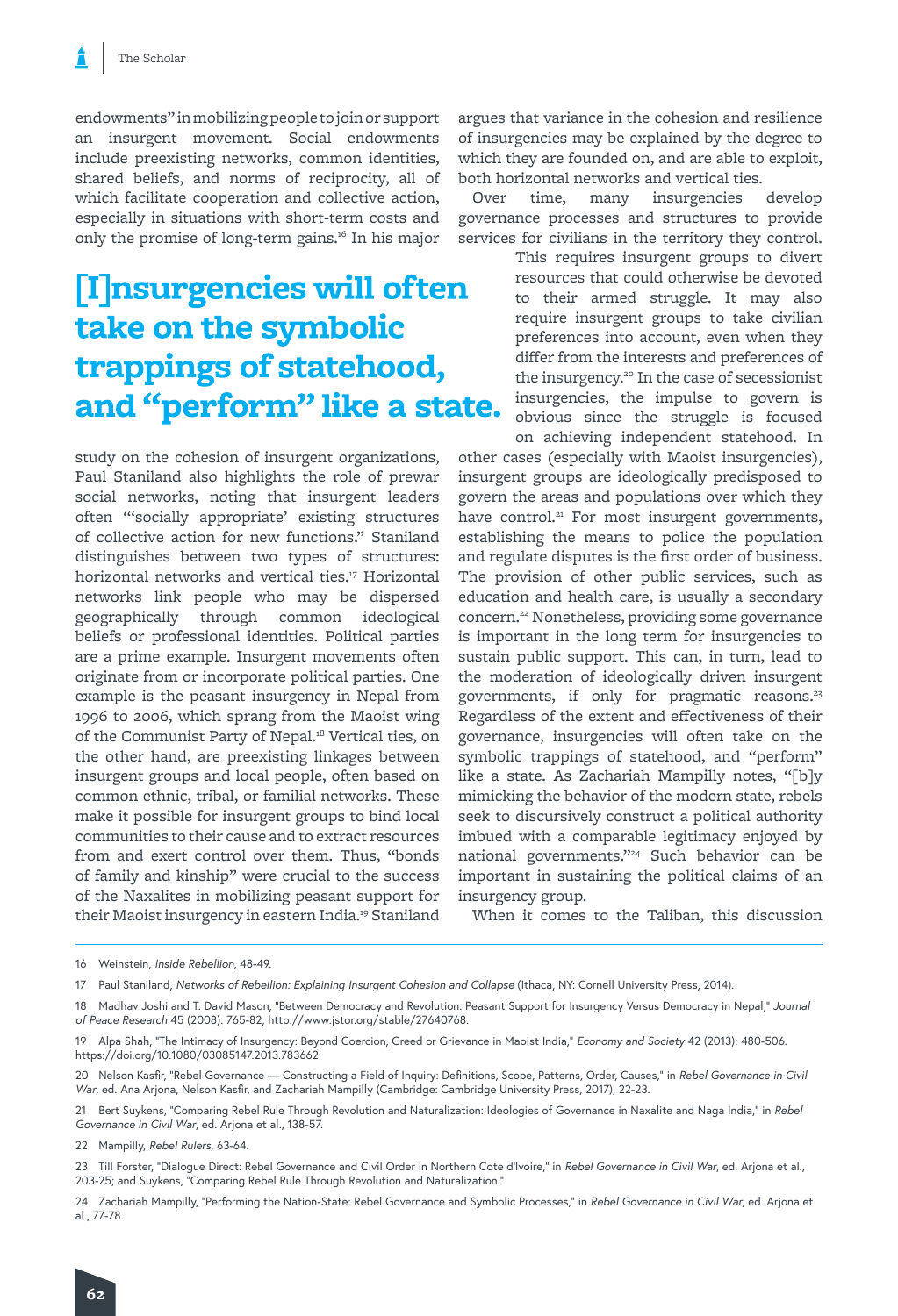raises two questions. First, what role did horizontal networks and vertical ties play in the development of the post-2002 insurgency? Second, how successful have the Taliban been in creating statelike structures and public services since 2002?

#### **The Social Roots of Taliban Resurgence**

At the core of the Taliban movement is a horizontal network, based on common religious schooling and shared military experience, that endows the group with a powerful, unifying ideology and worldview. The Taliban movement was founded on a network of Deobandi madrassas in Pakistan within which the group's leadership and cadre were educated. Thousands of young men were mobilized from these madrassas to fight against the Soviets in the mujahedeen war in the 1980s. Mujahedeen fighting groups organized themselves into larger networks, called "fronts," or *mahaz*, each led by a great leader who was able to disburse military supplies from foreign donors across his front to field commanders.<sup>25</sup> According to one major study on the origins of the Taliban, "In greater Kandahar, there were literally hundreds of Taliban commanders and dozens of Taliban fronts. … The Taliban sought to distinguish themselves from other mujahedeen groups by offering a more ostentatiously religious jihad to those who fought with them."<sup>26</sup> Young Taliban fighters formed strong bonds with the movement and with each other through the rigors and hardships of the mujahedeen war.<sup>27</sup>

The Soviet withdrawal from Afghanistan in 1989, and the fall of the Soviet-backed regime in Kabul three years later, removed the common cause that had held different mujahedeen parties together, and civil war promptly ensued. In southern Afghanistan, local warlords had free rein to prey on civilians, imposing arbitrary fines, stealing land, and kidnapping people for ransom and sexual abuse. In Kandahar, the Taliban returned to arms in 1994, under the leadership of Mullah Omar, to bring security and justice to the Pashtun population. Within four years, Taliban fighters had

swept across the country, defeating or buying off rivals who stood in their path. By 1998, only a few pockets of resistance remained, most notably the Tajik Northern Alliance, which was holed up in its mountain retreats in the northeast. Upon seizing control of the country, the Taliban established the Islamic Emirate of Afghanistan. Chronically underfunded (with an annual budget of around \$80 million) and untrained in public administration, the Taliban were unable to reestablish basic public services across the country. Moreover, the group imposed myriad fundamentalist strictures on the population, most notably preventing women from going to work and girls from going to school.<sup>28</sup> Accordingly, the downfall of the Taliban in late 2001 and early 2002 was welcomed by a great many Afghans.

The major challenge for the interim Afghan administration of Hamid Karzai in 2002 was asserting government rule beyond Kabul and preventing a return to civil war. Karzai did this primarily by coopting various warlords into the new Afghan government. In this way, the corrupt warlords who had been pushed out of power by the Taliban in the 1990s returned as local governors and police chiefs. Under the guise of officialdom, these reincarnated figures once again stole from and abused the population. This, in turn, provided fertile ground for the gradual return of the Taliban into southern and eastern Afghanistan beginning in 2004. As one local elder from Helmand province noted, "day by day people got fed up with this Afghan government and welcomed the Taliban back into their districts."29

The United States ruled out peace talks with the Taliban in 2001 and 2002, and Karzai did not respond to a number of Taliban overtures during this period. Instead, U.S. special operations forces hunted down Taliban "terrorists," who were rendered to detention facilities in Bagram, Afghanistan, and Guantanamo Bay. Many "common people," as the Taliban call non-Taliban locals, also were caught up in the net thrown by U.S. special operations. As Mike Martin notes, the Americans "failed to understand how offering a bounty would cause people to denounce anyone they were

<sup>25</sup> Johnson, *The Afghan Way of War*, 217-39.

<sup>26</sup> Van Linschoten and Kuehn, *An Enemy We Created*, 45. Initially, it was believed that the Taliban originated in Kandahar in 1994 as a religious militant group that sought to bring law and order to southern Afghanistan and stop local warlords from abusing the area population. This view was most notably advanced in Rashid's *Taliban: The Story of the Afghan Warlords*. However, van Linschoten and Kuehn have subsequently proven that the Taliban predated the 1990s and indeed fought in the mujahedeen war. This is also recounted in the published memoir of a former senior Taliban. See Abdul Salam Zaeff, *My Life With the Taliban* (London: Hurst, 2010).

<sup>27</sup> On the mujahedeen as "brothers-in-arms" communities forged in war, see David B. Edwards, *Caravan of Martyrs: Sacrifice and Suicide Bombing in Afghanistan* (Oakland: University of California Press, 2017).

<sup>28</sup> Christina Lamb, *The Sowing Circles of Herat* (London: HarperCollins, 2004).

<sup>29</sup> Interview with local elder no. 7, Nad-e Ali district, Helmand, March 2012.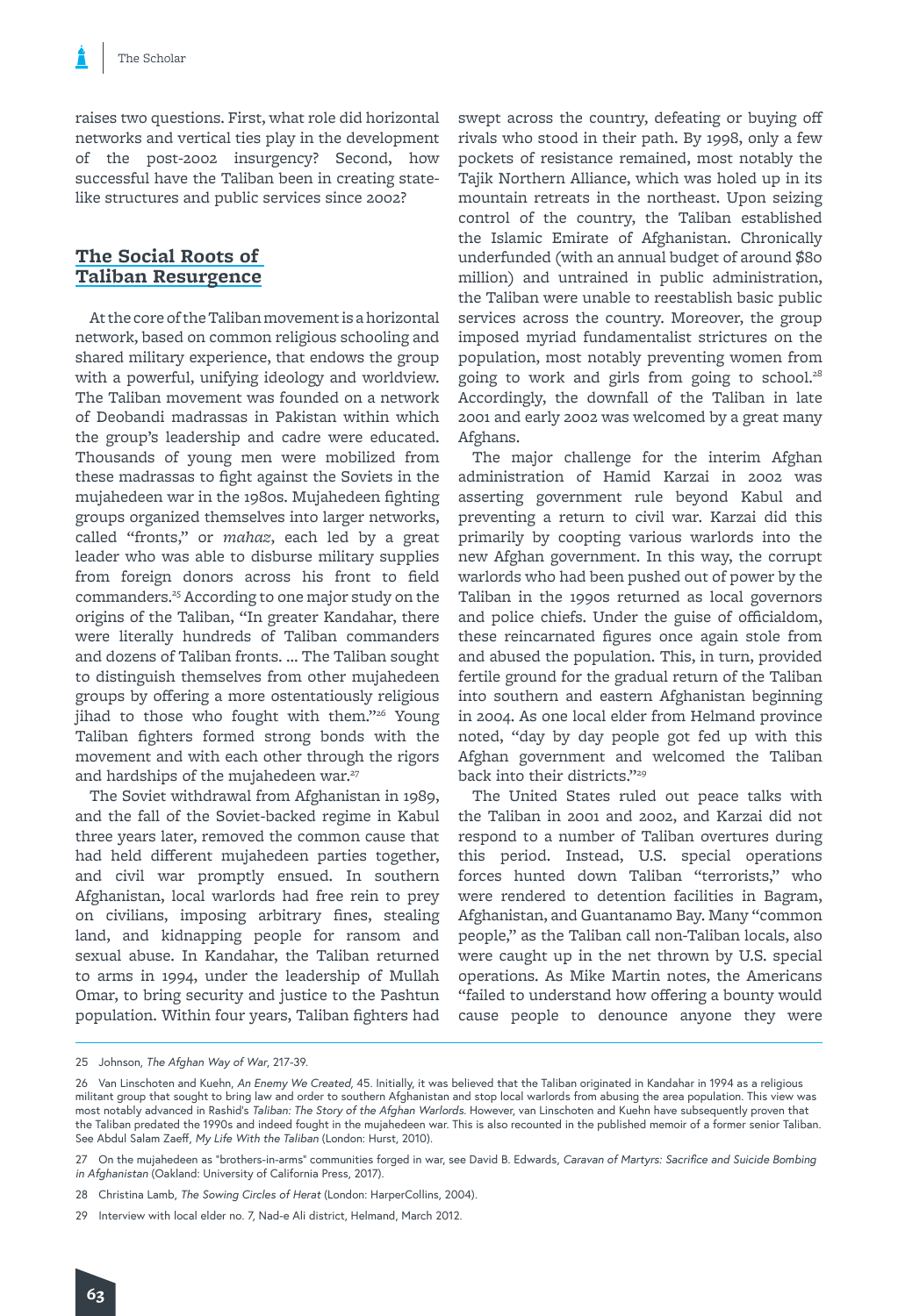having a feud with, or even innocent people, in order to collect the money."<sup>30</sup> The injustice of U.S. counterterrorism operations, combined with the return of abusive warlords, drove the Taliban to remobilize. Echoing the views of several Taliban interviewees, one noted: "When Karzai became president, Taliban were not fighting, they were in their houses. … But when the Americans and Afghan governments were disturbing and attacking on the families of all those Taliban … this is the reason that Taliban started fighting again."<sup>31</sup> In late 2002 and 2003, groups of Taliban began to operate in the southern provinces of Uruzgan, Helmand, and Kandahar and the eastern provinces of Paktia and Khost.

Senior Taliban figures also began to remobilize in Pakistan, leading in March 2003 to the formation of a Taliban leadership council in the city of Quetta. Called the Rahbari Shura by the Taliban, it is more commonly known in the West as the Quetta Shura. In the years that followed, the Taliban effectively reestablished a government in exile. Mullah Omar remained in hiding so his deputy, Mullah Abdul Ghani Baradar, chaired the Quetta Shura. Provincial and district governors were appointed, starting in Kandahar and Helmand in 2003 and 2004 with other provinces in southern and eastern Afghanistan following in 2005. Twelve national commissions were established in Pakistan (military, politics, finance, culture, health, etc.) that effectively operated as shadow Taliban government departments.32

From 2004 on, the Taliban returned in a more concerted way to southern Afghanistan. Taliban infiltration of rural districts followed a pattern. In most cases, it began with small groups of Taliban visiting villages to make contact with sympathizers, foment rebellion, and intimidate or kill pro-government elders and clerics. As they became more confident, these Taliban emissaries held open meetings to call on people to wage jihad on the "cruel government" and "foreign invaders." Taliban mullahs were also dispatched to preach jihad to villages. As leading expert on the Taliban,

Antonio Giustozzi, notes, "The strategic task of these 'vanguard' teams was to prepare the ground for a later escalation in the insurgency."<sup>33</sup> In Musa Qala district in northern Helmand in 2004, the Taliban "secretly entered the district and talked to some villages and elders … they told the people that they were coming back to the district to fight against the government."34 In 2005, the Taliban returned in force to Musa Qala and "within two to three months they had captured all the villages," leaving only the district center under government control.35 In eastern Afghanistan, significant Taliban mobilization predated the formation of the Quetta Shura. In mid-2002, the former Taliban minister of tribal affairs, Jalaluddin Haqqani, began to remobilize his front, and later that year Haqqani fighting groups were operating in Paktia and Khost.36

Indicative of a powerful horizontal network, mobilizing Taliban fronts in southern Afghanistan reunited under the Quetta Shura. Invariably, rivalries emerged between some senior Taliban figures and the fronts they led. The rivalry between Mullah Baradar and Mullah Dadullah was especially pronounced. The eastern Taliban also resented the dominance of the Kandahari clique within the movement, and in time this led to the emergence of two additional leadership shuras that rivaled the Quetta Shura. The first was Miran Shah Shura, based on the Haqqani network, which declared autonomy from the Quetta Shura in August 2007.37 The second was the Peshawar Shura, which declared autonomy from the Quetta Shura in 2009.38 Both shuras took direct control of the fronts and fighting groups in their networks. Yet neither openly challenged the primacy of the Quetta Shura. This was both symbolically important and consistent with Taliban ideology, which emphasizes the centrality of obedience to the emir. It also ensured that most Taliban members, regardless of what front they were in, retained and evoked a residual loyalty to Mullah Omar.39

Vertical links were equally important to the establishment of the Taliban insurgency. A closed

- 30 Mike Martin, *An Intimate War: An Oral History of the Helmand Conflict* (London: Hurst, 2014), 125.
- 31 Interview with *mahaz* commander no. 2, Nangarhar, 2015.
- 32 Interview with national commission member, 2014; interview with former member of Rahbari Shura, 2014.
- 33 Giustozzi, *Koran, Kalashnikov and Laptop*, 101.
- 34 Interview with local elder no. 3, Musa Qala, Helmand, 2012.
- 35 Interview with local elder no. 4, Musa Qala, Helmand, 2012.
- 36 Interview with Taliban cadre no. 10, Peshawar, 2015. A number of Taliban fronts also reactivated in Nangarhar in 2004–05, each with many hundreds of fighters. Interview with *mahaz* commander no. 1, Nangarhar, 2015; interview with *mahaz* commander no. 2, Nangarhar, 2015.
- 37 Interviews with two cadre, Miran Shah Shura, 2015.
- 38 Interviews with four Taliban leaders, Nangarhar, 2015.
- 39 See, for example, Graeme Smith, "What Kandahar's Taliban Say," in *Decoding the New Taliban*, 191-210.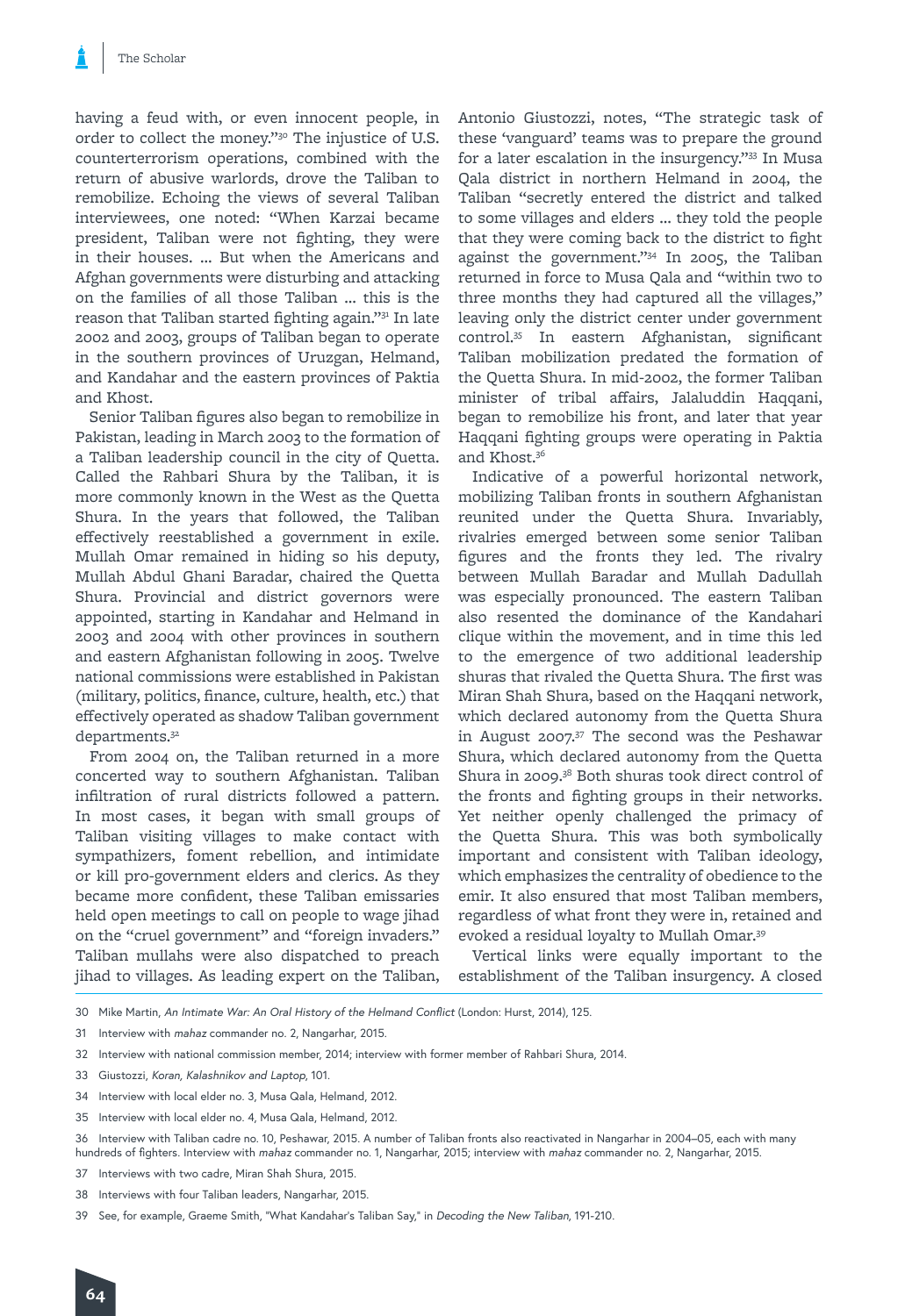political system developed under Karzai whereby government resources flowed primarily to the familial and patronage networks of the warlords appointed to office.<sup>40</sup> Many disenfranchised communities ended up siding with the Taliban out of disgust at the inequitable distribution of those resources and the corruption of the new warlordofficials.41 Downtrodden communities also aligned with the Taliban to gain protection from abusive pro-government militias. In some cases, the Taliban expertly exploited local dissatisfaction by supporting local elders and mullahs who called for rebellion and silencing those who were opposed.<sup>42</sup>

The Taliban also stoked popular opposition to the presence of armed foreigners. This was not difficult given the growing Afghan anger toward U.S. night raids on homes as well as civilian casualties caused

by U.S. airstrikes. Expressing a view typical of many interviewees, one local elder in Ghanzi noted that he "was happy for return of Taliban in our district because of the cruelties of the Americans."43 Clumsily executed British operations in Helmand — and the widespread perception that these were targeting the poppy crop, the main livelihood for most

locals — caused a popular revolt in the province in 2007.44 One group of local elders later recalled, "We thought the British were trying to kill us with hunger — they destroyed our opium but didn't give us one Afghani [the Afghan currency]. That is why people decided to join the Taliban; they needed someone to defend them."45 In fact, the British did provide compensation for the destruction of poppy crops, but farmers got nothing as this scheme was administered by corrupt local officials.46

In many places, rebellion mapped onto existing tribal rivalries. A noted example is the Ishaqzai community within Sangin district in Helmand. For generations, the Alizais and Alikozais of northern Helmand had been in competition with the Ishaqzai. Under the Taliban state, Ishaqzais held a number of key government posts in the province, including the governorship. The tables turned when Karzai appointed an Alizai warlord as provincial governor and an Alikozai warlord as head of the provincial secret police. As Martin notes, warlords in both positions "used the cover of their government positions to tax, harass and steal from the Ishaqzai."47 One Alikozai admitted in 2007 that "The Ishaqzai had no choice but to fight back."48

In many places, rebellion mapped onto existing tribal rivalries.

> As they gained control of sizable portions of territory, the Taliban set about trying to reestablish an Islamic emirate in Afghanistan. To achieve this goal, Taliban provincial governors were provided with a modest budget.<sup>49</sup> The Taliban lacked the resources and expertise, however, to replicate the state. For many Afghan locals and Taliban commanders in Helmand, establishing a shadow government was not seen as a major

40 On closed versus open political orders, see Douglas C. North, John Joseph Wallis, and Barry R. Weingast, *Violence and Social Orders: A Conceptual Framework for Interpreting Recorded Human History* (Cambridge: Cambridge University Press, 2009).

42 Carter Malkasian, Jerry Meyerle, and Megan Katt, "The War in Southern Afghanistan, 2001–2008," unclassified report (Alexandria, VA: Center for Naval Analysis, July 2009): 11, 14, https://info.publicintelligence.net/CNA-WarSouthernAfghanistan.pdf.

- 43 Interview with local elder no. 3, Qarabagh, Ghanzi, 2014.
- 44 Farrell, *Unwinnable*, 226-28.
- 45 Interview with group of local elders no. 9, Nad-e Ali district, 2012.
- 46 Interview with elder no. 3, Nahr-e Seraj, 2011.

48 Cited in Tom Coghlan, "The Taliban in Helmand: An Oral History," in *Decoding the New Taliban*, 139. The British Army provided limited and reluctant support to the Afghan government's poppy eradication program. Britain was the lead nation for the international counter-narcotics effort in Afghanistan; however, the British Army quickly realized that it risked losing local support in Helmand if its forces were too closely associated with the destruction of the poppy crop. The British got blamed for it anyway. See Farrell, *Unwinnable*, 227-28.

49 Interview with Taliban leader no. 14, Quetta, 2015.

<sup>41</sup> Interview with local elder no. 4, Nahr-e Seraj, 2011.

<sup>47</sup> Martin, *Brief History*, 49.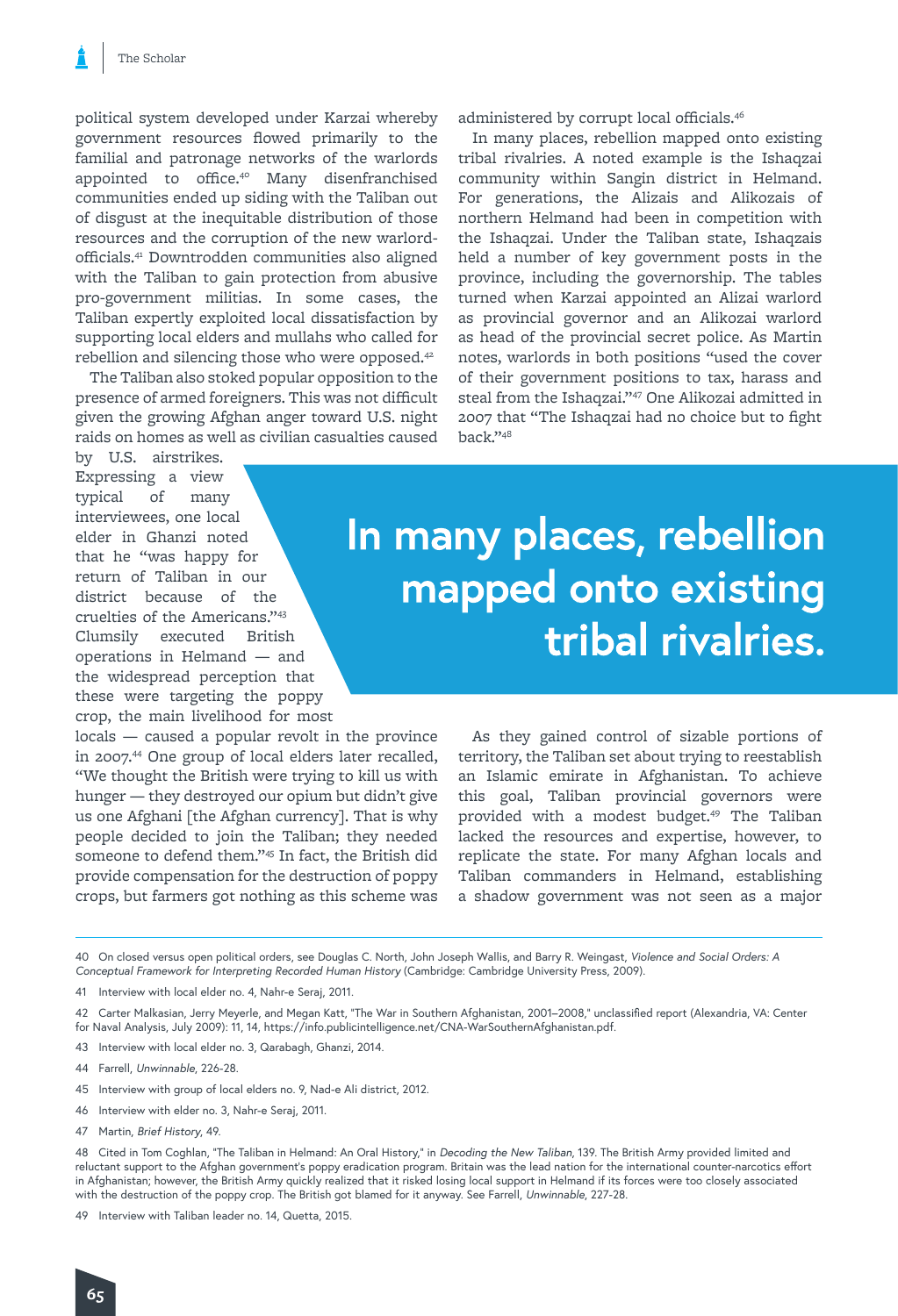part of the Taliban war effort.<sup>50</sup> The only area in which the Taliban were able to provide alternative government services was in the administration of justice. There was high demand for Taliban services given the frequency of rural disputes over land, trade, and family matters. Initially, the Quetta Shura sought to replicate the court system of the Islamic emirate of the 1990s, with standing lower and higher courts. In Helmand, the Taliban were able to reestablish the emirate court system for a time. But in most places, justice was administered by shadow governors, Taliban mullahs, and military commanders. According to Thomas Johnson and Matthew DuPee, "The Taliban shadow justice system is easily one of the most popular and respected elements of the Taliban insurgency by local communities, especially in southern Afghanistan."51 Under growing pressure from operations of the International Security Assistance Force (ISAF), the Taliban switched in 2009 from standing to mobile courts in Helmand. As one elder noted, "Judges are hiding; sometimes they meet in people's houses, sometimes in the mountains, sometimes in the mosques."<sup>52</sup> Nonetheless, Taliban courts remained widely used because, compared with the official Afghan courts, they offered accessible, quick, and corruption-free justice. As one elder observed, "In two or three hours, [the Taliban] could solve disputes with someone over one jerib of land. Now in Lashkar Gah, if you have a dispute with someone over one jerib of land, you have to sell twenty jeribs to pay the courts."<sup>53</sup>

In the end, the Taliban never fully invested in reconstituting their Islamic Emirate of Afghanistan. Instead, the military campaign took precedence. The 2010 edition of the Taliban rulebook (the *layeha*) specifies the structure of the Taliban shadow government at provincial and district levels and even provides for the appointment of suitably skilled non-Taliban officials. In reality, in many cases the local Taliban commander *de facto*

acted as the shadow governor.<sup>54</sup> As one local elder from Musa Qala noted, "There was a [Taliban] district chief, but he didn't have much influence. Most of the power was with commanders who had lots of fighters in the district."<sup>55</sup> U.S. and international forces intensified their campaign targeting Taliban leadership, which led many shadow governors to flee to Pakistan, where they would issue instructions by mobile phone.<sup>56</sup> This gave local commanders even more authority in matters of governance. A local elder from central Helmand described the status quo this way in 2011: "When people have an issue, they will approach the local [Taliban] commander. They don't know who the district chief is."57

The Taliban focus on the military campaign meant that, with the exception of administering justice, the Taliban were not able to provide public services to people in areas under their control. This, combined with the conflict's growing intensity, led support for the Taliban to decline over time in many parts of Afghanistan. Aside from those villages and sub-tribal groups that had allied with the Taliban, many farmers just wanted to get on with their lives in peace. In eastern Afghanistan, Taliban restrictions on the movement of civilians, and interrogation of locals suspected of spying, became further sources of friction.<sup>58</sup> The Quetta Shura did regulate the shadow governors to ensure that they took measures to win over communities, such as banning arbitrary executions and limiting attacks on teachers and health officials. The 2007 and 2010 editions of the *layeha* outlined processes for communities to complain to the Quetta Shura if a provincial or district governor was too repressive or corrupt. Two district governors were replaced in Sangin in 2009, one for allowing Taliban fighters to attack local farmers who had received government agricultural aid and the other for his overly draconian administration of justice.59 The Taliban also took measures to strengthen the

- 53 Interview with local elder no. 7, Nahr-e Seraj, 2011; similar view was offered in interview with elder no. 5, Nahr-e Seraj, 2011.
- 54 Johnson and DuPee, "Analysing the New Taliban Code," 85-86.
- 55 Interview with elder no. 3, Musa Qala, 2011.
- 56 Interviews with elder no. 4, Nahr-e Seraj, 2011; and elder no. 3, Musa Qala, 2011.
- 57 Interview with elder no. 4, Nahr-e Seraj, 2011.
- 58 Interview with local elder no. 1, Logar, February 2015; interview with local elder no. 2, Logar, February 2015; interview with local elder no. 10, Nangarhar, March 2015.
- 59 Phil Weatherill, "Targeting the Centre of Gravity: Adapting Stabilisation in Sangin," *RUSI Journal* 156 (2011): 98, 22n, https://doi.org/10.1080/0 3071847.2011.606655.

<sup>50</sup> Interview with local elder no. 3, Nahr-e Seraj, 2011; Taliban commander no. 2, Nad-e Ali, 2012; and Taliban commander no. 1, Marjah, 2011.

<sup>51</sup> Thomas H. Johnson and Matthew C. DuPee, "Analysing the New Taliban Code of Conduct (Layeha): An Assessment of Changing Perspectives and Strategies of the Afghan Taliban," *Central Asian Survey* 31 (2002): 84, https://doi.org/10.1080/02634937.2012.647844; see also Coghlan, "The Taliban in Helmand," 148-49.

<sup>52</sup> Interview with local elder no. 5, Nahr-e Seraj, 2011. Also confirmed by interviews with elder no. 1, Now Zad, 2011; elder no 6, Nad-e Ali, 2011; and elder no. 2, Garmsir, 2011.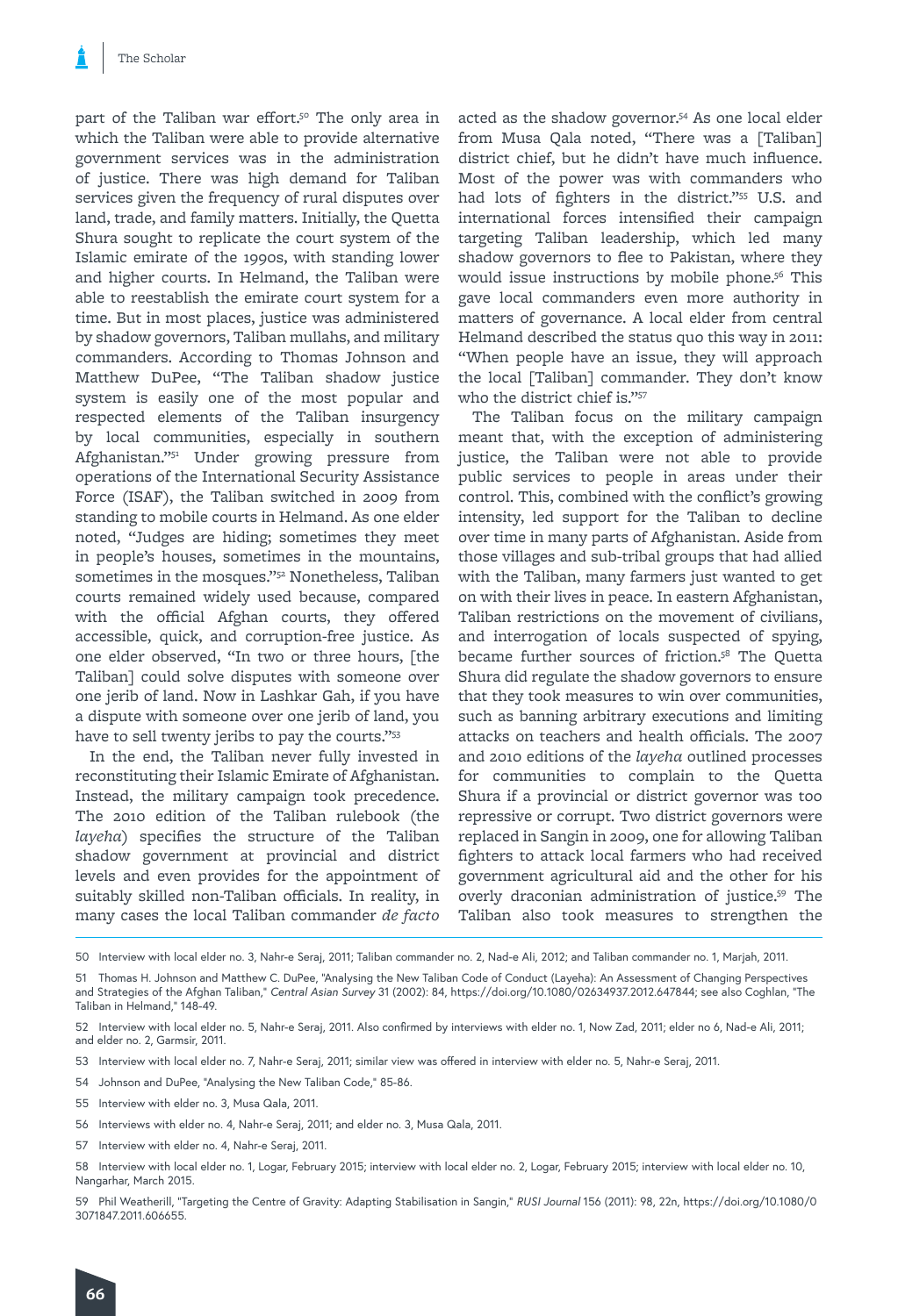

military chain of command to improve adherence by field commanders to directives from Quetta (This is discussed further in the next section). While attacks on schools and extrajudicial killings declined in 2010 and 2011, they did not disappear altogether.<sup>60</sup>

The Taliban benefited from extensive social resources in establishing the post-2002 insurgency. Shared education, ideology, and military experience all endowed a powerful horizontal network that helped the Taliban mobilize its fighting groups and maintain the coherence of a movement that contained many rival fronts and shuras. The Taliban were also able to develop and exploit vertical links with disgruntled villages and disenfranchised subtribal communities, which helped the group to seize control of rural areas from pro-government warlords. The situation is more mixed with regard to the Taliban's success in developing legitimacy by establishing state-like structures and services. The Taliban sought to reestablish the Islamic emirate in the areas they controlled and took care to listen to the concerns of locals. But the group's ability to

govern was severely hampered by the conflict. Only in the administration of justice were the Taliban able to provide a public service that was valued by local Afghans. Shoring up insurgent morale and public support was an extensive Taliban propaganda campaign that utilized many forms of media — including jihadi magazines, radio, night letters, and sophisticated uses of social media and contained narratives tailored for local Afghans and Pakistanis as well as global audiences.<sup>61</sup>

#### **Military Adaptation in War**

War involves a dynamic struggle between two or more armed parties, each trying to outwit and outfight the other. $62$  By its nature, war demands that those engaged in this bloody struggle be prepared to adapt both to their environment and to the other side's strategy and tactics. Military history is replete with examples of how fighting forces have adapted under battlefield pressure,<sup>63</sup> as well as how they have taken advantage of newly

- 62 The dynamic competition at the heart of war is captured by Carl von Clausewitz's description of it as "a duel on an extensive scale." Carl von Clausewitz, *On War* (Middlesex: Penguin, 1987), 101.
- 63 Williamson Murray, *Military Adaptation in War* (Cambridge: Cambridge University Press, 2011).

<sup>60</sup> Antonio Guistozzi and Claudio Franco, *The Battle for the Schools: The Taleban and State Education* (Berlin: Afghan Analysts Network, 2011), http://www.afghanistan-analysts.org/wp-content/uploads/downloads/2012/10/2011TalebanEducation.pdf.

<sup>61</sup> Thomas H. Johnson, *Taliban Narratives: The Use and Power of Stories in the Afghanistan Conflict* (London: Hurst, 2017).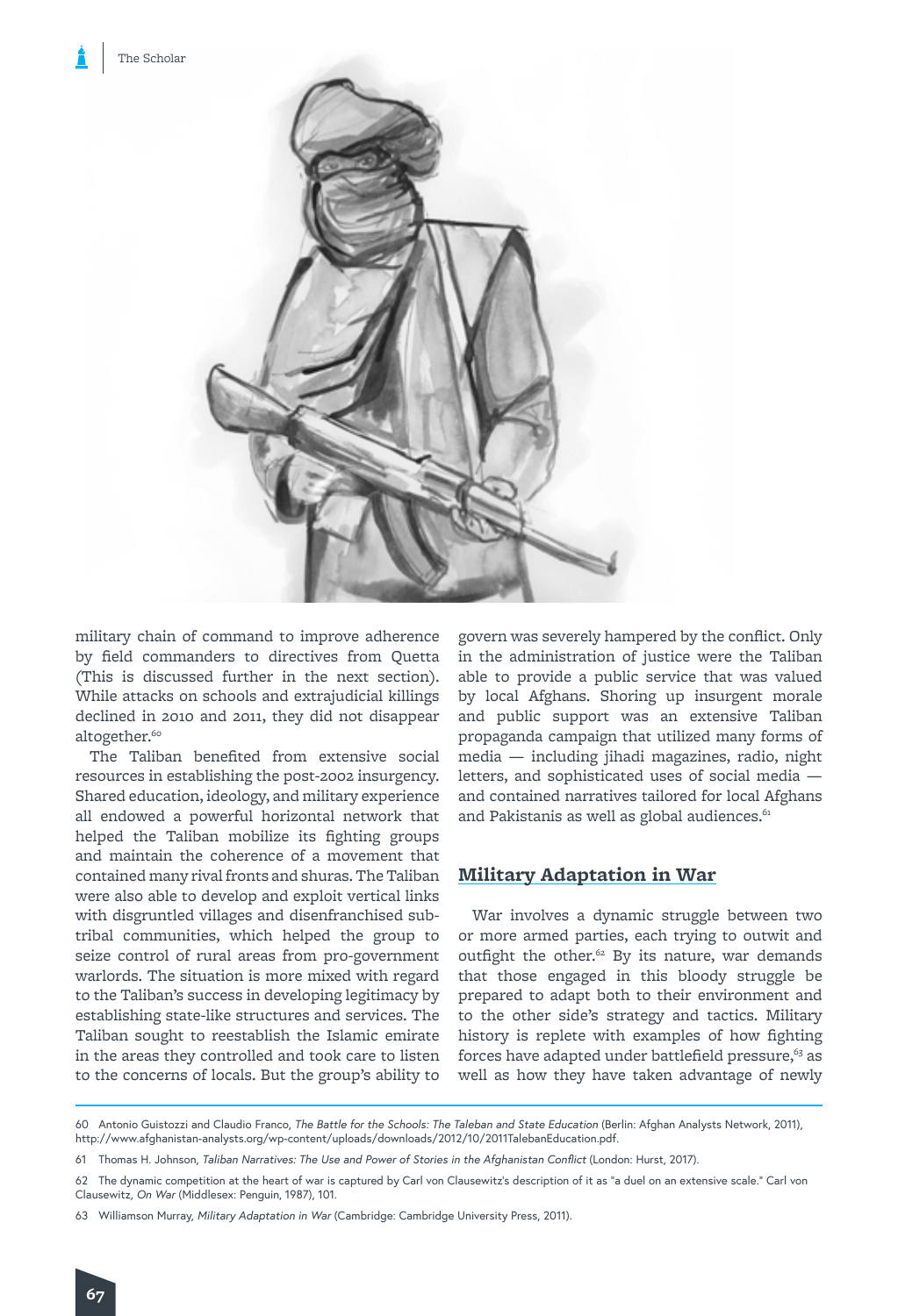available technologies.<sup>64</sup> Those militaries that fail to adapt quickly or extensively enough are at greater risk of defeat and find that, even if they do end up winning the war, the price of victory was higher than necessary.<sup>65</sup>

Notwithstanding these realities about adaptation, military organizations can nevertheless be slow to

In the end, the Taliban never fully invested in reconstituting their **Islamic Emirate of** Afghanistan. Instead, the military campaign took precedence.

change. That is in part because, through training, planning, and equipment, militaries invest heavily in excelling at particular methods of waging war. This, in turn, creates a "competency trap," whereby it becomes difficult to abandon existing ways of doing things.<sup>66</sup> So, how and when do militaries adapt? The literature on military change identifies the shock of defeat as a key driver.<sup>67</sup> Although militaries have powerful incentives to adapt based on their battlefield setbacks, higherups sometimes fail to appreciate and act upon lessons learned on the ground. This points to another key factor in military adaptation identified in the literature: namely, effective organizational leadership. When the innovations originate from below, i.e., on the battlefield, all that is required are senior leaders who are prepared to support the

necessary changes throughout the organization.<sup>68</sup> In some cases, innovations will flow from the top, for example, when senior leaders champion organizational change in order to harness new technology, incorporate foreign military lessons, or respond to new political direction.<sup>69</sup>

In a study published in 2010 on British military operations in Afghanistan, I identified two key enablers of military adaptation. One is the degree of centralization within an organization. Here it is about getting the balance right. Military adaptation requires sufficient delegation of authority so that battlefield commanders have the latitude to try out new tactics when the old ones prove ineffective.<sup>70</sup> It also requires sufficient centralized direction to ensure that organization resources are committed to developing and rolling out new tactics and to acquiring the equipment necessary to operate in new ways. A second key enabler is personnel turnover: Fresh ideas can travel into organizations with people. This is well understood in business, in what has become, in many sectors, a global hunt for talent. It applies in the military context with changes of command and the rotation of units into and out of theaters of operation.<sup>71</sup>

In an important correction to my model, Kristen Harkness and Michael Hunzeker identified political considerations as a further factor critical in enabling military adaptation. In a study of the failure to adapt in the British counterinsurgency campaign in Southern Cameroons in 1960–61, they found that "British politicians chose to sacrifice military effectiveness for broader strategic and political interests, thus subverting bottom-up adaptation." Their research highlights the importance of political leadership in setting overarching objectives for military campaigns, putting in place any highlevel operational constraints, and allocating the

64 Theo Farrell, "Introduction: Military Adaptation in War," in *Military Adaptation in Afghanistan*, ed. Theo Farrell, Frans Osinga, and James A. Russell (Stanford: Stanford University Press, 2013), 9-10.

67 Barry R. Posen, *The Sources of Military Doctrine: France, Britain, and Germany Between the World Wars* (Ithaca, NY: Cornell University Press, 1984); Stephen P. Rosen*, Winning the Next War: Innovation and the Modern Military* (Ithaca, NY: Cornell University Press, 1991).

68 Philipp Rotmann, David Tohn, and Jaron Wharton, "Learning Under Fire: Progress and Dissent in the US Military," *Survival* 51, no. 4 (August 2009): 31-48, https://doi.org/10.1080/00396330903168824. Thus, nonresponsive senior leaders within the military or the government can block necessary military adaptation. See Adam M. Jungdahl and Julia M. Macdonald, "Innovation Inhibitors in War: Overcoming Obstacles in the Pursuit of Military Effectiveness," *Journal of Strategic Studies* 38 (2015): 467-99, https://doi.org/10.1080/01402390.2014.917628.

69 The importance of senior leaders with the vision and organizational standing to lead military innovation is explored in Rosen's *Winning the Next War*. See also Theo Farrell, Sten Rynning, and Terry Terriff, *Transforming Military Power Since the End of the Cold War: Britain, France and the United States, 1991-2012* (Cambridge: Cambridge University Press, 2013).

70 The importance of sufficient "force autonomy" to enable military adaptation is also identified in Torunn Laugen Haaland, "The Limits to Learning in Military Operations: Bottom-Up Adaptation in the Norwegian Army in Northern Afghanistan, 2007–2012," *Journal of Strategic Studies* 39, no. 7 (2016): 999-1022, https://doi.org/10.1080/01402390.2016.1202823.

71 I also identified a third enabling factor, poor organizational memory, that is not relevant for the Taliban case. Theo Farrell, "Improving in War: Military Adaptation and the British in Helmand Province, Afghanistan, 2006–2009," *Journal of Strategic Studies* 33, no. 4 (2010): 567-94, https:// doi.org/10.1080/01402390.2010.489712.

<sup>65</sup> The classic study is by Eliot A. Cohen and John Gooch, *Military Misfortunes: The Anatomy of Failure in War* (New York: Free Press, 1990).

<sup>66</sup> James G. March and Barbara Levitt, "Organizational Learning," in *The Pursuit of Organizational Intelligence*, ed. J.G. March (Oxford: Blackwell, 1999), 78-79.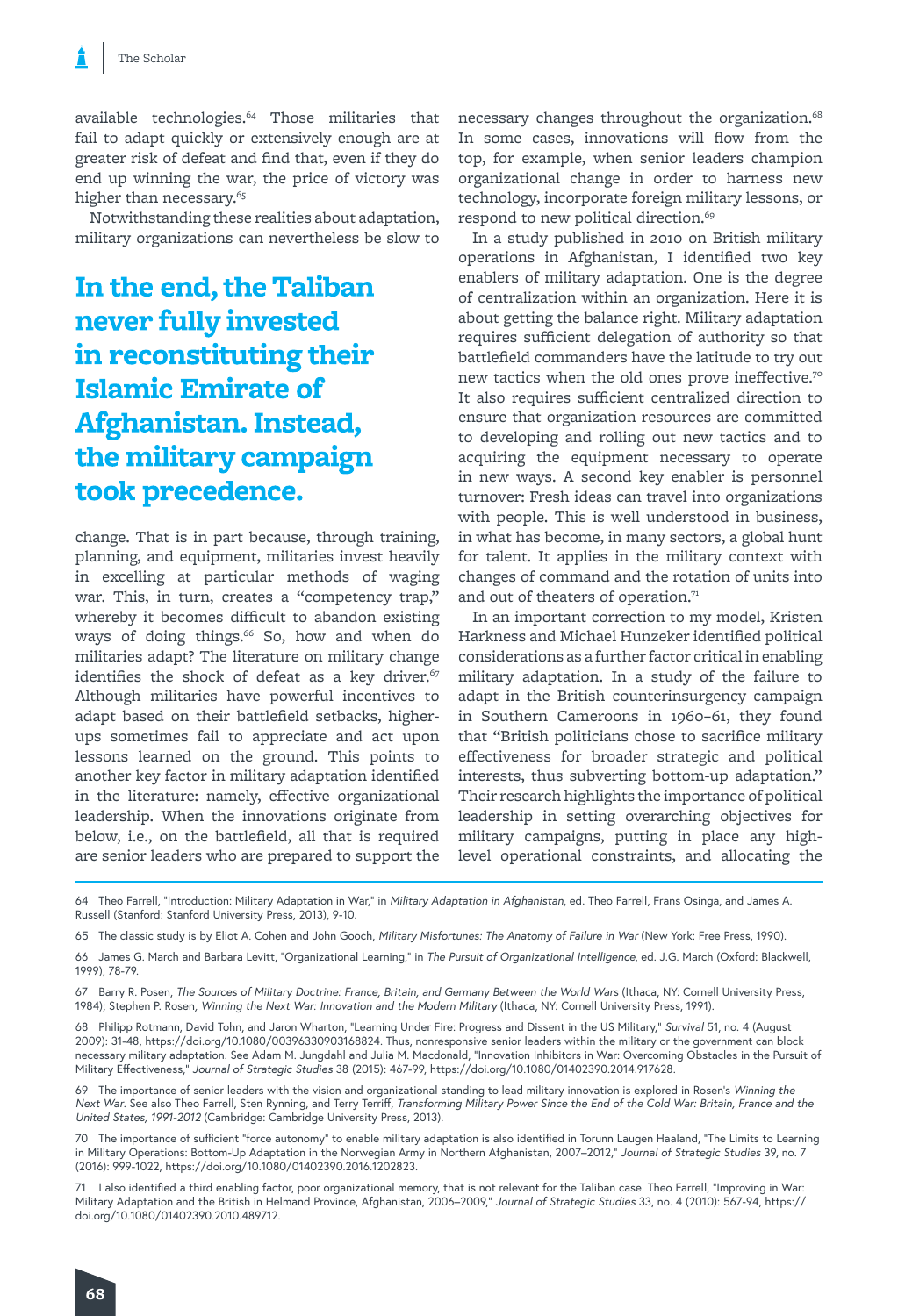resources necessary for adaptation.72

Until now, scholarship on military adaptation has focused on the armed forces of states — that is, organizations with centralized authority exercised through a formal hierarchy and structured into functionally based subunits.<sup>73</sup> Indeed, through a process of transnational emulation of professional norms and practices, state-based militaries around the world have come to adopt remarkably similar organizational structures since the 19th century.74 However, non-state military actors are more heterogeneous. Some emulate the hierarchies, units, and uniforms of state-based militaries, to varying degrees of fidelity. Others have a hybrid structure, with subunit formation reflecting local circumstances, and a less centralized and more informal hierarchy in which authority is often exercised through patronage networks. This variation can be seen in the military forces of Afghanistan's foremost warlords during the late 1990s, specifically the more hierarchical and formally structured army of Ismail Khan and the patrimonial and semi-regular forces of Gen. Abdul Rashid Dostrum.75

In the wars in Iraq and Afghanistan, U.S. military commanders perceived themselves to be at a disadvantage when it came to military adaptation, believing that, with their flatter hierarchies and networked structures, insurgent groups found it easier to adapt.76 Certainly, the less regimented culture and informal hierarchies of insurgent groups reduce the social and organizational barriers to experimentation. At the same time, as noted above, military adaptation requires sufficient organizational capacity to identify operational problems and develop tactical and technological solutions.77 Modern militaries devote considerable resources to developing such capacities whereas insurgencies are less able to do so, suggesting that insurgencies may find it more difficult to ensure wider adoption of new tactics and integration of new technologies.

The literature on military adaptation thus leads to the following questions when considering the Taliban. First, how did the Taliban adapt to battlefield setbacks? Second, what role did Taliban leadership — military *and* political — play in enabling that adaptation? Third, how centralized is the Taliban, and how has the group's organizational structure affected military adaptation? And, finally, as the insurgency grew, is there evidence that new ideas about military matters had a significant impact on the Taliban?

#### **Military Adaptation and Taliban Resilience**

The Taliban have proven to be highly adaptive adversaries. During the war with the Soviets, the Afghan mujahedeen developed a pretty standard repertoire of guerrilla tactics. In particular, these involved planting mines in roads, ambushing convoys, and conducting raids against military bases.78 Experience gained in this conflict shaped Taliban thinking about how they should fight. However, this did not stop the Taliban from adapting after the fall of the Islamic emirate. As noted above, the deployment of Western combat forces into southern and eastern Afghanistan in 2006 and 2007 increased pressure on the Taliban insurgency. The group responded with a number of adaptations to improve its ability to mass and control its forces in the field. The Taliban also adapted tactics to take advantage of bomb technology and to reduce exposure to Western firepower.

The Taliban's loose organizational structure, based primarily on a large number of semiautonomous fronts linked to various shuras, presented a fundamental problem for the Quetta Shura in terms of managing the war effort. Initially, the Quetta Shura tried to get fronts to cooperate by offering financial incentives. The Taliban also tried to mass forces by moving experienced fighting

<sup>72</sup> Kristen A. Harkness and Michael Hunzeker, "Military Maladaptation: Counterinsurgency and the Politics of Failure," *Journal of Strategic Studies* 38, no. 6 (2015): 777-800, https://doi.org/10.1080/01402390.2014.960078. (Quote is from p. 778-79.)

<sup>73</sup> James A. Russell, *Innovation, Transformation, and War: Counterinsurgency Operations in Anbar and Ninewa Provinces, Iraq, 2005–2007* (Stanford: Stanford University Press, 2011); Chad C. Serena, *A Revolution in Military Adaptation: The US Army in the Iraq War* (Washington, DC: Georgetown University Press, 2011); Farrell et al., ed., *Military Adaptation in Afghanistan*; Stephen M. Saideman, *Adapting in the Dust: Lessons Learned from Canada's War in Afghanistan* (Toronto: University of Toronto Press, 2016).

<sup>74</sup> Theo Farrell, "Transnational Norms and Military Development: Constructing Ireland's Professional Army," *European Journal of International Relations* 7 (2001): 309-26.

<sup>75</sup> Antonio Giustozzi, *Empires of Mud: War and Warlords in Afghanistan* (London: Hurst, 2009).

<sup>76</sup> Stanley McChrystal, *My Share of the Task: A Memoir* (London: Portfolio/Penguin, 2013), chap. 7–10. For a stinging critique of the U.S. military's failure to adapt in Iraq, see Thomas E. Ricks, *Fiasco: The American Military Adventure in Iraq* (London: Allen Lane, 2006).

<sup>77</sup> Francis G. Hoffman, "Learning Under Fire: Military Change in Wartime," PhD thesis, King's College London, 2015.

<sup>78</sup> Ali Ahmad Jalali and Lester W. Grau, *Afghan Guerrilla Warfare: In the Words of the Mujahideen Fighters* (Minneapolis: Zenith Press, 2001); Russian General Staff, *The Soviet-Afghan War: How a Superpower Fought and Lost*, trans. and ed. Lester W. Grau and Michael A. Gress (University of Kansas Press, 2002), 62-72.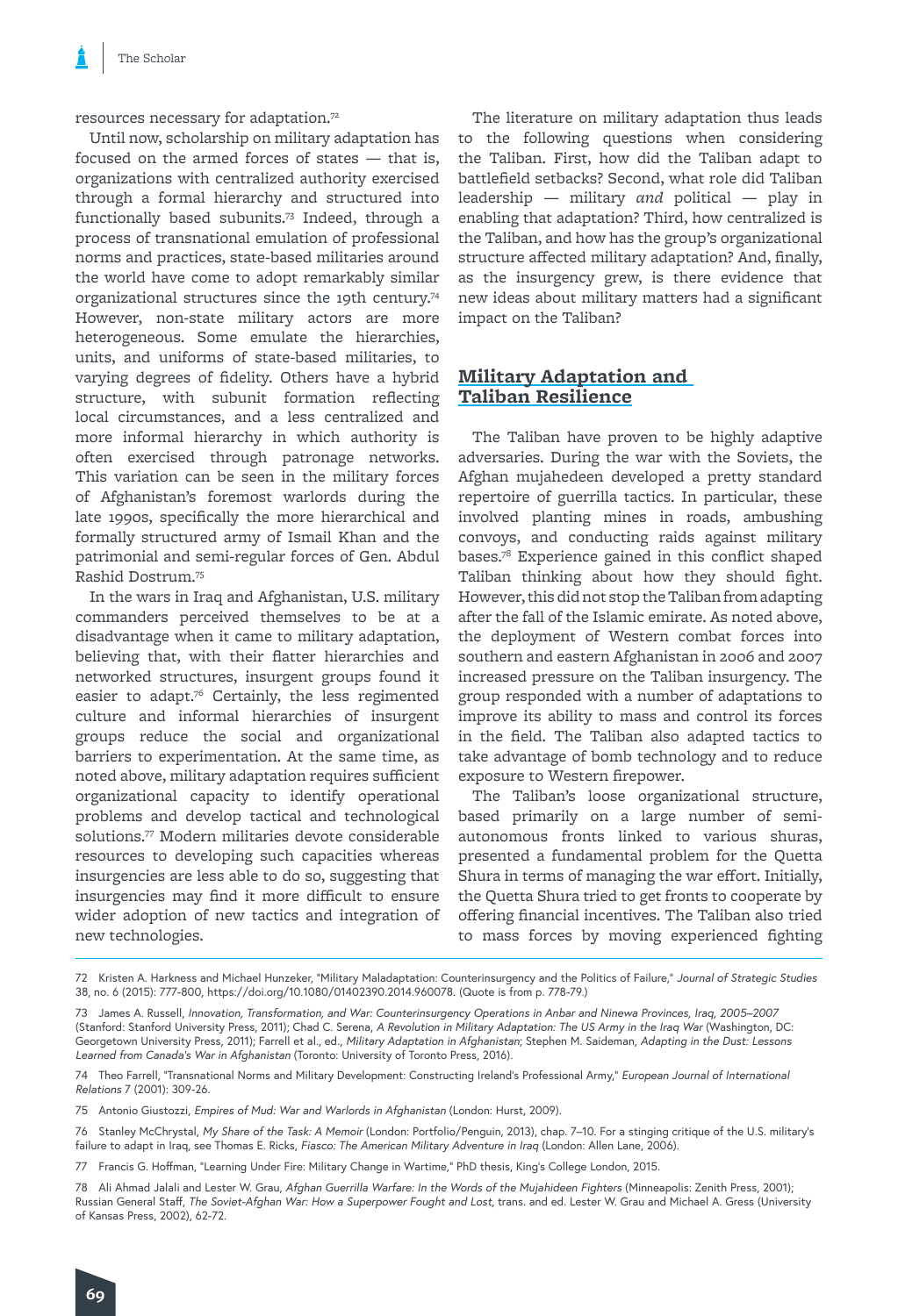groups across provinces, usually within the same *mahaz* network. By 2008, the Taliban leadership realized that this attempt to reform the mahaz system was not working. Anecdotal evidence from Helmand province illustrates the problem. In Kajaki, an Afghan interpreter hired by the British to listen to Taliban communications "described almost comical attempts by different commanders to shirk combat and foist the responsibility on other commanders."79

Around this time the Peshawar Shura began to develop a more centralized command system for Taliban fighters in the east and northeast. This new system involved the creation of provincial military commissions to plan large-scale operations, manage logistics, and deal with disputes between front commanders, as well as the appointment of district military commissioners (*Nizami Massuleen*) to ensure that field commanders complied with direction from the Peshawar Shura. This type of centralized system was alien to Taliban culture. So where did it come from? The Pakistani military's extensive support for the Taliban, including providing military advisers, no doubt contributed to the creation and functioning of this more centralized system. But recent work by Claudio Franco and Antonio Guistozzi suggests that the Taliban's organizational innovations originated in the more regimented structure of Hezb-i Islami, a rival mujahedeen party during the Soviet war. The Peshawar Shura was formed partly out of a breakaway faction from Hezb-i Islami in 2006. In this way, Hezb-i Islami's ideas about how to organize the insurgency came into the Taliban. This more centralized system was subsequently adopted, with some reluctance, by the southern Taliban when Mullah Abdul Qayyum Zakir was appointed to head the Quetta Military Commission in 2009. There is a complicated but important backstory here: Zakir, a prominent Taliban commander from northern Helmand, had fallen out with his erstwhile patron, Mullah Baradar, and so he aligned instead with the Peshawar Shura.

It was only under pressure from Peshawar that Baradar appointed Zakir to oversee the Quetta Military Commission. From this position, which he occupied until 2014, Zakir was able to ensure that the new centralized system rolled out across the south.<sup>80</sup> In addition, from 2008 on, foreign aid flowing through Pakistan was increasingly directed toward the Peshawar Shura, which allowed them to progressively outspend the Quetta Shura in funding the war.<sup>81</sup> This, in turn, enabled Peshawar to push its professionalization effort on Taliban fronts in the south as well as the east. $82$ 

The result was a somewhat cumbersome double chain of command, in which Taliban units belonging to a particular front would respond to both their parent networks and the Peshawar or Quetta military commissions (whichever had given direction).<sup>83</sup> As one field commander noted in 2011, "If we see an ISAF convoy or police or army, we have orders to attack them. But if we make a plan to attack someplace, I ask Haji Mullah [his *mahaz* chief]. Sometimes we get orders from the *nizami* commission as well."84 Taliban interviewees also confirmed that the military commissions took over the task of resolving problems among commanders: "When some small problems come between to Taliban commanders, they are solved by the *nizami* commission in a very short time."<sup>85</sup> Where necessary, a mediator figure — "a Pakistani mullah," sent from Quetta — would be dispatched to sort out conflict between commanders when the district military commissioners were unable to cope on their own.<sup>86</sup> Thus, while it enabled more coordination between fronts and fighting groups, the Taliban's new centralized system did not foster state-like command and control.

The Taliban also adapted tactics in response to battlefield pressures. In Helmand, for instance, the group made wide use of fairly conventional infantry assaults in 2006 and 2007 in an attempt to overrun British outposts. The exact number of Taliban fighters killed in action over this period is unknown, but British defense intelligence

<sup>79</sup> Coghlan, "The Taliban in Helmand," 145.

<sup>80</sup> Claudio Franco and Antonio Giustozzi, "Revolution in the Counter-Revolution: Efforts to Centralize the Taliban's Military Leadership," *Central Asian Affairs* 3, no. 3 (2016): 272-75, https://doi.org/10.1163/22142290-00303003.

<sup>81</sup> On the rise of the Peshawar Shura, see Franco and Giustozzi, "Revolution in the Counter-Revolution," 249-86.

<sup>82</sup> On the importance of "resource control" to the leadership of insurgent groups, see Alec Worsnop, "Who Can Keep the Peace? Insurgent Organizational Control of Collective Violence," *Security Studies* 26, no. 3 (2017): 482-516, https://doi.org/10.1080/09636412.2017.1306397.

<sup>83</sup> Interview with Taliban commander no. 2, Nad-e Ali, 2012. This procedure is confirmed in interviews with Taliban commanders from other provinces (Baghlan, Kunduz, Wardak) conducted in 2011–12 as part of a project run by one of the authors.

<sup>84</sup> Interview with Taliban commander no. 1, Marjah, 2011.

<sup>85</sup> Interview with Taliban commander no. 1, Now Zad, 2011; also confirmed by interviews with Taliban commander no. 4, Garmsir, 2011; Taliban commander no. 4, Marjah, 2011; Taliban commander no. 2, Now Zad, 2011, Now Zad; and Taliban commander no. 4, Kajaki, 2011.

<sup>86</sup> Interview with Taliban commander no. 5, Sangin, 2011. See also Antonio Giustozzi and Adam Baczko, "The Politics of the Taliban's Shadow Judiciary, 2003–2013," *Central Asian Affairs* 1 (2014): 199-224, https://doi.org/10.1163/22142290-00102003.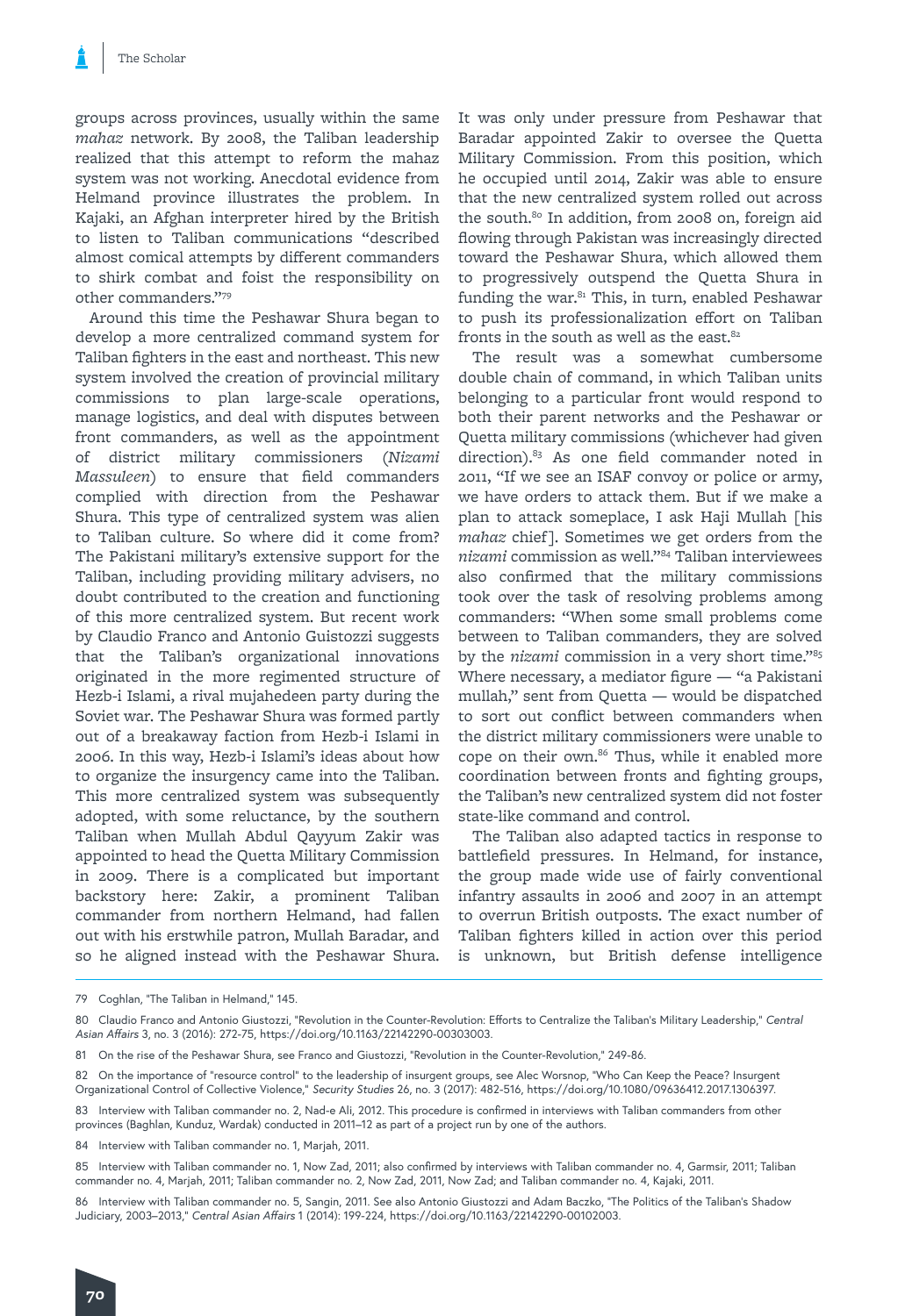estimated it to be in the thousands.<sup>87</sup> In response to these growing losses, Taliban field units adapted by moving toward greater use of asymmetric tactics. Taliban commanders interviewed across nine districts in Helmand reported this change. Three of these interviewees confirmed that the imperative to reduce Taliban battlefield casualties drove the shift in tactics.<sup>88</sup> Nevertheless, the Taliban still engaged in occasional large-scale attacks and paid a heavy price when they did so. This included, most spectacularly, an assault on Lashkar Gah in October 2008 by a 300-strong force, with the objective of decapitating the provincial government and discrediting the British mission. This attack was repulsed by airpower, leaving around 150 Taliban dead.<sup>89</sup> Perhaps having learned from such setbacks, in 2010 the Quetta Military Commission issued a general order instructing field units to avoid direct combat and to make greater use of guerrilla tactics.90

Based on extensive interviews with Taliban commanders and officials, Giustozzi shows how alongside the new tactics came a number of "technological innovations," including the introduction of anti-aircraft heavy machine guns, heavy mortars, advanced anti-armor weapons, and large-scale use of sniper rifles and improvised explosive devices (IEDs).<sup>91</sup> Taliban interviewees admit to having received military equipment from Iran, and some said they had received military supplies from Russia.<sup>92</sup> Interviewees are far more careful in discussing support the Taliban received from the Pakistani Army. It is very likely, however, that these Taliban technological innovations were facilitated by equipment and training provided by Pakistan.

military adaptation was the move to industrial-scale use of IEDs. In Quetta and Peshawar, the Taliban established Mine Commissions to lead this effort. In 2006, around 30 percent of all coalition fatalities were caused by IEDs. The next year, the share rose to almost 40 percent. From 2008 to 2010, IEDs were responsible for more than half of all coalition troop deaths.93 By late 2008, use of IEDs had quadrupled in Helmand from the previous year. The number of such devices detected in Helmand jumped from around 100 per month in late 2008 to more than 450 per month in the summer of 2009 (they caused 80 percent of British fatalities that summer). This number continued to rise in 2010, to more than 600 in February and 700 in March.94

Initially, most improvised explosive devices were made using recycled Soviet mines and unexploded ISAF ordnance. To meet demand, however, the Taliban had to switch to large-scale production of explosives using fertilizers from Pakistan.<sup>95</sup> By 2009, 80 percent of IEDs used these types of homemade explosives.96 Western forces responded to the threat by deploying far more capable armored vehicles. The Taliban's homemade explosives were about twenty times less powerful than military explosives, so it was difficult for the group to produce IEDs large enough to destroy such vehicles. U.S. and British forces also invested more heavily in IED detection capabilities. The Taliban responded by reducing the metal content in the devices to make them harder to detect. By 2011, the Taliban were producing IEDs on an industrial scale in Helmand, Kandahar, and Khost.<sup>97</sup> Hunting down IED makers became a priority for U.S. and coalition intelligence and special operations forces. One Taliban source gives insight into the impact of this counter-IED campaign on the Haqqani network: It

The Taliban's most significant technology-enabled

87 Interview with staff officer, Defense Intelligence, Ministry of Defense, London, November 2008. Tom Coghlan reports that "British commanders estimated that approximately 1,000 Taliban died during 2006." He places less credence in newspaper reports of many thousands of Taliban dead. Coghlan, "The Taliban in Helmand," 130.

88 Interviews with Taliban commander no. 8, Garsmir, 2011; Taliban commander no. 3, Kajaki, 2011; and Taliban commander no. 3, Marjah, 2011.

89 Interview with senior staff officer, 3 Commando Brigade, Ministry of Defense, London, July 1, 2010. For a dramatic account of the Taliban attack, see Ewen Southby-Tailyour, *3 Commando Brigade: Helmand Assault* (London: Ebury Press, 2010), 55-66.

90 Interview with Taliban commander no. 3, Sangin. This is confirmed by 12 interviewees, with a number referring specifically to a "general order" from the Quetta Shura.

91 Antonio Giustozzi, *The Taliban at War* (London: Hurst, forthcoming), chap. 4.

92 Interview with former Taliban front commander, November 2016; interview with former Taliban provincial governor, November 2016.

93 Ian S. Livingston and Michael E. O'Hanlon, *Afghanistan Index: Tracking Variables of Reconstruction and Security in Post-9/11 Afghanistan* (Washington: Brookings Institution, May 2014), 11, figure 1.17, https://www.brookings.edu/wp-content/uploads/2016/07/index20140514.pdf.

94 Directorate Land Warfare, Lessons Exploitation Centre, Operation Herrick Campaign Study, March 2015 [redacted and publicly released version], Annex A to Annex E, chap. 3-6, https://assets.publishing.service.gov.uk/government/uploads/system/uploads/attachment\_data/ file/492757/20160107115638.pdf; also Olivier Grouville, "Bird and Fairweather in Context: Assessing the IED Threat," *RUSI Journal* 154 (2009): 40, https://doi.org/10.1080/03071840903255252.

95 Fertilizers containing ammonium nitrate are banned in Afghanistan.

96 Antonio Giustozzi, "Military Adaptation by the Taliban, 2002–11," in M*ilitary Adaptation in Afghanistan*, ed. Theo Farrell et al. (Stanford: Stanford University Press, 2013), 251.

97 Giustozzi, *The Taliban at War*, chap. 6.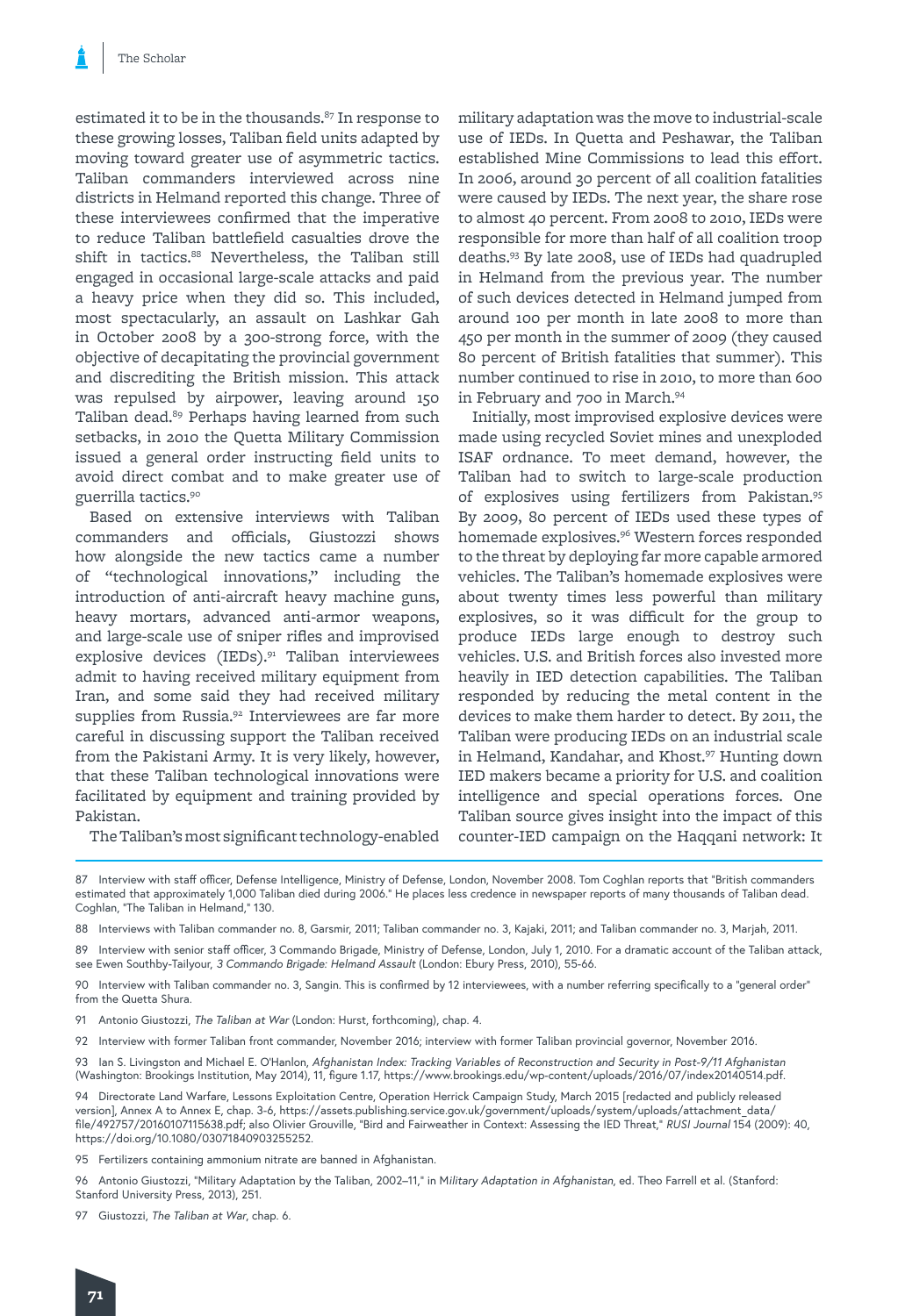lost almost 100 IED makers in 2013 and around 75 in 2014.98 According to Taliban sources, the Iranians began to provide remotely triggered mines capable of penetrating Western armored vehicles in 2010 and increased the supply in 2011 and 2012.99

Such extensive use of IEDs made it increasingly difficult for U.S. and coalition forces to move around. In 2006–07, the British had only two IED disposal teams for the whole of Helmand. There were six teams by late 2008 and 14 by late 2009, but this was still not nearly enough. A British military review of the IED threat concluded that it had created "a defensive mindset" in British forces, who were increasingly focused on simply not getting blown up. The situation gradually improved for U.S. and international forces with the deployment of new armored vehicles, better training and equipment for detecting IEDs, and the targeting of IED production. By 2011, the proportion of coalition troops killed by IEDs fell below 50 percent. It dropped further, to around 30 percent, in 2012.100 Since the coalition mission ended in December 2014, bringing with it the withdrawal of Western combat forces, the burden of fighting the Taliban has fallen on the Afghan National Security Forces, whose unarmored trucks and lack of counter-IED capabilities leave them highly vulnerable to such devices.

Professionalization of the war effort by the Peshawar Shura, including adoption of military commissions by the Quetta Shura, was critical to the Taliban's ability to adapt militarily. With a shift in tactics came a new military training regime, reinforced by directives from Quetta and Peshawar compelling the tactical commanders to undergo training and receive regular advice on guerrilla tactics. One Taliban commander in Helmand noted in early 2012 that "now we are all focused a lot on getting training of IEDs, making of Fedayeen vests, getting ready of Fedayeen bombers and guerrilla fighting."101 According to another commander, Taliban units undergo "15 or 20" days of training every four months.<sup>102</sup> One interviewee from Sangin said that the Taliban "decided to open new training centers for mujahedeen."103 Yet another offered a contradictory and altogether more convincing view, given U.S. and British military operations: "We don't have a secure place for our training. One day we get training in one area and the other day we get training in another area."<sup>104</sup> Many Taliban interviewees from Helmand reported "foreign Taliban" (in this case meaning fighters from Pakistan) entering their districts for a week or two to provide military training. These men are most likely members of mobile training teams dispatched from Quetta or Peshawar that move from village to village.105 Pakistani and Iranian military advisers appear to have provided significant support to the Taliban training effort.<sup>106</sup> This centrally directed and resourced training regime greatly increased the Taliban's capacity to absorb new weapons and bomb-making technology into general use by field forces.107

The ability to adapt has been key to the success of the Taliban insurgency. Early tactics learned during the Soviet war — ambushing military convoys and raiding enemy bases — proved suicidal in the face of Western artillery and airpower. The loose structure of the Taliban, based on the *mahaz* system, also greatly limited the group's ability to mass force and achieve decisive outcomes on the battlefield. The Taliban adapted in two major ways: first, by introducing some degree of centralized command of fighting groups through a system of provincial military commissions and district military commissioners; and, second, by shifting to guerrilla warfare tactics and avoiding direct engagement with enemy forces. The latter adaptation involved a massive increase in the use and sophistication of IEDs, significantly hindering freedom of movement by international and Afghan security forces.

The typical drivers of military adaptation are present in the case of the Taliban. Growing battlefield losses drove the Taliban to find new ways to fight and organize. This effort accelerated

- 102 Interview with Taliban commander no. 4, Garmsir, 2011.
- 103 Interview with Taliban commander no. 6, Sangin, 2011.

105 Interview with Taliban commander no. 3, Sangin, 2011.

<sup>98</sup> Interview with Taliban leader, Miran Shah Shura, 2015.

<sup>99</sup> Interview with several Taliban commanders, Faryab, 2014; interview with Taliban commander, Kandahar, 2014; interview with Taliban leader, Miran Shah Shura, 2015.

<sup>100</sup> Farrell, *Unwinnable*, 242-44.

<sup>101</sup> Interview with Taliban commander no. 3, Marjah, 2011.

<sup>104</sup> Interview with Taliban commander no. 5, Marjah, 2011.

<sup>106</sup> Interviews with Taliban commander, Kandahar, 2014; and with Taliban cadre, Nangarhar, 2015.

<sup>107</sup> On the importance of organizational capacity to "absorb" new military technologies, see Michael C. Horowitz, *The Diffusion of Military Power: Causes and Consequences for International Politics* (Princeton, NJ: Princeton University Press, 2010).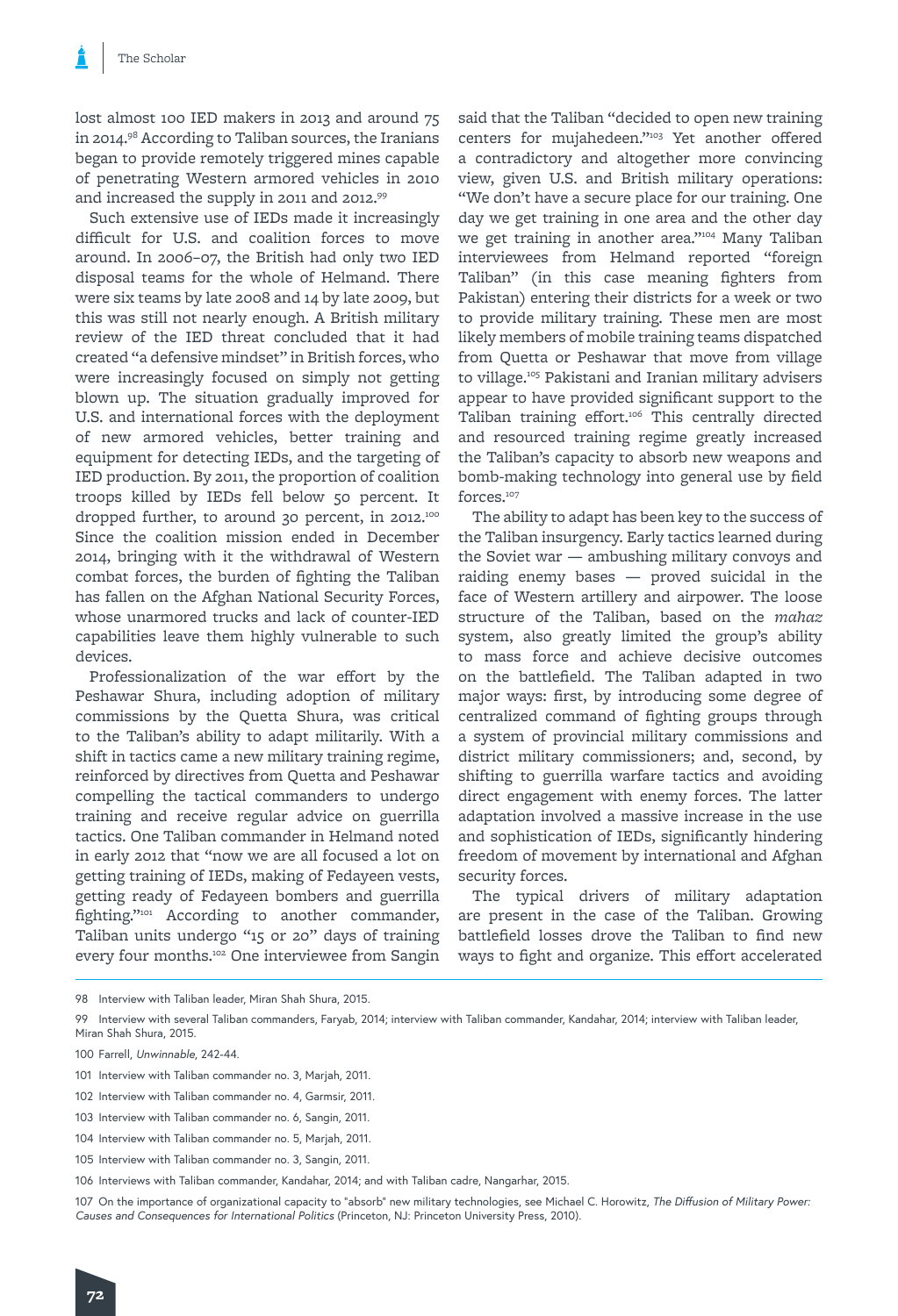when Mullah Zakir assumed leadership of the Quetta Military Commission in 2009. The Taliban's political leadership, in the form of the Quetta Shura old guard, was not keen on Zakir and his organizational reforms, but pressure from the Peshawar Shura backed by Pakistani funds swept aside these concerns. The decentralized structure of the Taliban had given local commanders too much latitude to fight when and how they liked. Under Zakir, some semblance of centralized command was superimposed on the *mahaz* system. This, over time, enabled the rolling out of new tactics, training, and bomb technologies. Finally, new ideas travelled with people into the Taliban: Organizational and tactical innovations came not only from the Pakistani ISI (as previously believed) but were also adopted when a breakaway faction of Hezb-i Islami was absorbed into the Taliban movement, forming the Peshawar Shura.

#### **Conclusion: The Problem with U.S. Strategy**

The resilience of an insurgency is substantially shaped by its social resources and its ability to adapt. The importance of these factors is identified in the relevant theoretical literature and is furthermore evident in the case of the Afghan Taliban. The group was founded on a powerful horizontal network. In establishing a post-2002 insurgency, however, the Taliban were able to exploit vertical links into host communities as well. The group was less successful in its efforts to rebuild the Islamic Emirate of Afghanistan but garnered some legitimacy from the efficiency of Taliban courts. The Taliban also adapted militarily, in terms of tactics and supporting technologies, as well as in the command of insurgent fighting groups. The latter improvements to the Taliban's chain of command, and the overall professionalization of the insurgent war effort led by the eastern Taliban, also increased the group's capacity to adapt tactically. Previous studies have further highlighted the importance of foreign support for the Taliban and of their ability to operate from sanctuaries in Pakistan.

The combination of the group's social resources, ability to adapt, and trans-border support make the Taliban's resurgence from what had looked like utter defeat not all that surprising.

Ultimately, insurgencies win by not losing, especially when facing off against a foreign great power. Essentially, the insurgents need only outwait the foreign interloper. This has been the Taliban's basic strategy. Under President Donald Trump, the United States has decided to double down in Afghanistan. One element of the "new" Trump strategy involves getting tough with Pakistan for failing to crack down on the Taliban. On Jan. 1, 2018, the president tweeted that Pakistan was playing the United States for "fools" by giving "safe haven to the terrorists we hunt in Afghanistan."<sup>108</sup> His comments triggered an immediate suspension of U.S. military assistance to Pakistan.<sup>109</sup> The Trump administration is gambling hugely by cracking down on Pakistan given Islamabad's capacity to make things far worse both by interfering with the U.S. logistical routes through Pakistan, and by increasing support to the Taliban.110 Even in the unlikely event that the Pakistan Army withdraws its support for the Afghan Taliban, the United States would still have to contend with an adaptive insurgency that has strong social roots.

This is where the other element of the Trump strategy to intensify the relatively modest U.S. military effort in Afghanistan becomes problematic. Around 11,000 U.S. troops are stationed in Afghanistan, 8,400 of whom are committed to supporting NATO's Resolute Support mission to "train, advise, and assist" the Afghan security forces. In August 2017, Trump approved the deployment of an additional 3,900 troops to Afghanistan. Gen. Joseph Vogel, head of U.S. Central Command, declared that in 2018 U.S. forces would "focus on offensive operations and ... look for a major effort to gain the initiative very quickly as we enter into the fighting season."<sup>111</sup> It is hard to see how such a modest increase in U.S. ground forces could have a decisive effect. The U.S. military's last attempt to turn the tables on the Taliban came in late 2009 and early 2010, when there were around 100,000 U.S. troops in Afghanistan and about 40,000 troops from coalition partners.112 Afghan capabilities, insofar as

111 Carlo Muñoz, "U.S. Forces to Go on the Offensive in Afghanistan, Says Top Commander," *Washington Times*, Jan. 2, 2018, https://www. washingtontimes.com/news/2018/jan/2/top-commander-us-forces-go-offensive-afghanistan/.

112 Farrell, *Unwinnable*, 292-324.

<sup>108</sup> Donald J. Trump (@realDonaldTrump), Twitter post, Jan. 1, 2018, 4:12 a.m., https://twitter.com/realDonaldTrump/status/947802588174577664.

<sup>109</sup> Haroon Janjua, "'Nothing but Lies and Deceit': Trump Launches Twitter Attack on Pakistan," *Guardian*, Jan. 2, 2018, https://www.theguardian. com/world/2018/jan/01/lies-and-deceit-trump-launches-attack-on-pakistan-tweet.

<sup>110</sup> Mujib Mashal and Salman Masood, "Cutting Off Pakistan, U.S. Takes Gamble in Complex War," *New York Times*, Jan. 5, 2018, https://www. nytimes.com/2018/01/05/world/asia/pakistan-aid-afghan-war.html.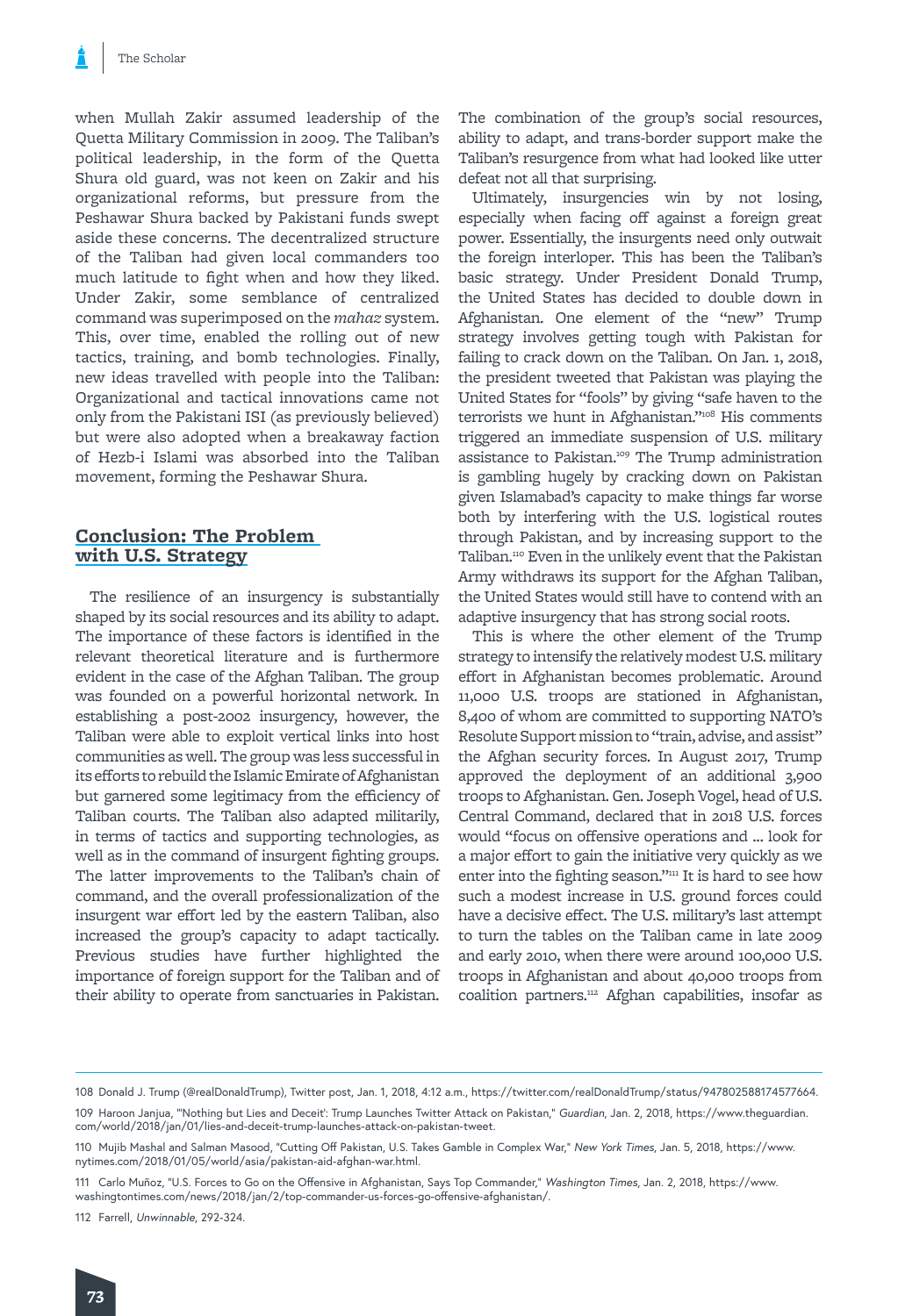they have grown since 2010, can hardly make up for the withdrawal of Western combat forces.<sup>113</sup> Indeed, the Afghan security forces have steadily lost ground across the country since 2014, with major Taliban gains that year in the south (Helmand and Uruzgan provinces), east (Ghanzi, Wardak, Kapisa, and Logar provinces), and north (Kunduz province).<sup>114</sup> According to the U.S. special inspector general for Afghanistan reconstruction, only around 70 percent of Afghanistan's 407 districts were under government control in late 2015. Two years later, that share was down to just over half of the districts.<sup>115</sup>

History is instructive here: When the United States got bogged down in drawn-out wars against peasant armies in Korea and Vietnam, it resorted to major bombing campaigns to break the stalemate. This failed to work in both of those wars.<sup>116</sup> In Afghanistan, history is repeating itself. In December 2017, the U.S. commander in Afghanistan, Gen. John Nicholson, revealed that a major campaign by U.S. air forces was targeting some 500 Taliban drug laboratories in southern areas, bringing the number of airstrikes in 2017 to three times more than had occurred in 2016.<sup>117</sup> Afghan civilians have borne the brunt of this bombing campaign: The United Nations reported a 52 percent increase in civilian deaths caused by airstrikes in 2017 in comparison to the year before.<sup>118</sup>

Civilian casualties notwithstanding, the United States is pursuing a targeted bombing campaign. Noting that the Taliban earn around \$200 million a year through its taxation of the opium trade, Nicholson declared, "We're hitting the Taliban where it hurts, which is their finances." He added: "The Taliban have three choices: reconcile, face irrelevance or die."119 According to the leading analyst on the Afghan opium trade, David Mansfeld, the U.S. military is grossly overestimating both the Taliban's ability to collect taxes and the amount of poppy being destroyed in the bombings. Mansfeld finds accordingly that the bombing campaign is having far less impact on Taliban revenue than is claimed by U.S. military commanders.<sup>120</sup>

In a January 2018 *Foreign Affairs* article titled "Why the Taliban Isn't Winning in Afghanistan," Seth G. Jones argues that "Although the Taliban has demonstrated a surprising ability to survive and conduct high-profile attacks in cities like Kabul, it is weaker today than most recognize."<sup>121</sup> Jones is only partly right. Citing various Afghan opinion polls, Jones argues that public support for the Taliban has plummeted thanks to its extremist ideology, brutal tactics, and reliance on both the drug trade and support from Pakistan. He fails to note, however, that polling in Afghanistan is famously unreliable and that public views of the Taliban are especially difficult to gauge in areas under Taliban control. He is on safer ground in noting that few non-Pashtun Afghans recognize the legitimacy of the Pashtun-dominated Taliban and that Afghanistan's growing urban population abhors the socially regressive ideology of the Taliban. Some in the Taliban leadership have long understood these realities and foresee the Taliban entering government only through a power-sharing arrangement.<sup>122</sup> These days, the Taliban's main problem is not the group's

117 Eric Schmitt, "Hunting Taliban and Islamic State Fighters, From 20,000 Feet," *New York Times*, Dec. 11, 2017, https://www.nytimes. com/2017/12/11/world/asia/taliban-isis-afghanistan-drugs-b52s.html.

118 U.N. figures comparing civilian deaths from U.S. airstrikes in the first nine months of 2016 and 2017. Shashank Bengali, "U.S. Airstrikes Rise Sharply in Afghanistan — and So Do Civilian Deaths," *Los Angeles Times*, Dec. 4, 2017, http://www.latimes.com/world/asia/la-fg-afghanistan-usairstrikes-20171204-htmlstory.html.

119 Schmitt, "Hunting Taliban."

120 Andrew Cockburn, "Mobbed Up: How America Boosts the Afghan Opium Trade," *Harper's Magazine*, April 2018, https://harpers.org/ archive/2018/04/mobbed-up/.

121 Seth G. Jones, "Why the Taliban Isn't Winning in Afghanistan: Too Weak for Victory, Too Strong for Defeat," *Foreign Affairs*, January 2018, https://www.foreignaffairs.com/articles/afghanistan/2018-01-03/why-taliban-isnt-winning-afghanistan.

122 Michael Semple, Theo Farrell, Anatol Lieven, and Rudra Chaudhuri, *Taliban Perspectives on Reconciliation* (London: Royal United Services Institute, September 2012), https://rusi.org/sites/default/files/taliban\_perspectives\_on\_reconciliation.pdf.

<sup>113</sup> In a less-than-encouraging development, the U.S. Department of Defense for the first time in eight years classified the data on Afghan security forces' operational readiness. Special Inspector General for Afghanistan Reconstruction, Quarterly Report to the United States Congress, Oct. 30, 2017, 99-100, https://www.sigar.mil/pdf/quarterlyreports/2017-10-30qr.pdf.

<sup>114</sup> Lauren McNally and Paul Bucala, "The Taliban Resurgent: Threats to Afghanistan's Security," *Afghanistan Report no. 11* (Washington: Institute for the Study of War, March 2015): 13-17, 19-20, http://www.understandingwar.org/sites/default/files/AFGH Report.pdf.

<sup>115</sup> Of the 407 districts in Afghanistan, 7 percent were under insurgent control or influence, 21 percent were contested, and 72 percent were under government control in November 2015. By October 2017, these ratios had shifted to 14 percent under insurgent control or influence, 30 percent contested, and 56 percent under government control. Special Inspector General for Afghanistan Reconstruction (SIGAR), Addendum to SIGAR's January 2018 Quarterly Report to the United States Congress, Jan. 30, 2018, 1, https://www.sigar.mil/pdf/quarterlyreports/Addendum\_2018-01- 30qr.pdf.

<sup>116</sup> On Korea, Robert A. Pape finds that U.S. bombing was unable to have a significant impact on the enemy war effort or the civilian economy, hence he concludes that no coercive leverage was produced. On Vietnam, he argues that the U.S. bombing campaign "succeeded in 1972 where it had failed from 1965 to 1968 because in the interim Hanoi had changed from a guerrilla strategy, which was essentially immune to air power, to a conventional offensive strategy, which was highly vulnerable to air interdiction." Robert A. Pape, *Bombing to Win: Air Power and Coercion in War* (Ithaca, NY: Cornell University Press, 1996), chap. 5 and 6 (Quote is from p. 209).